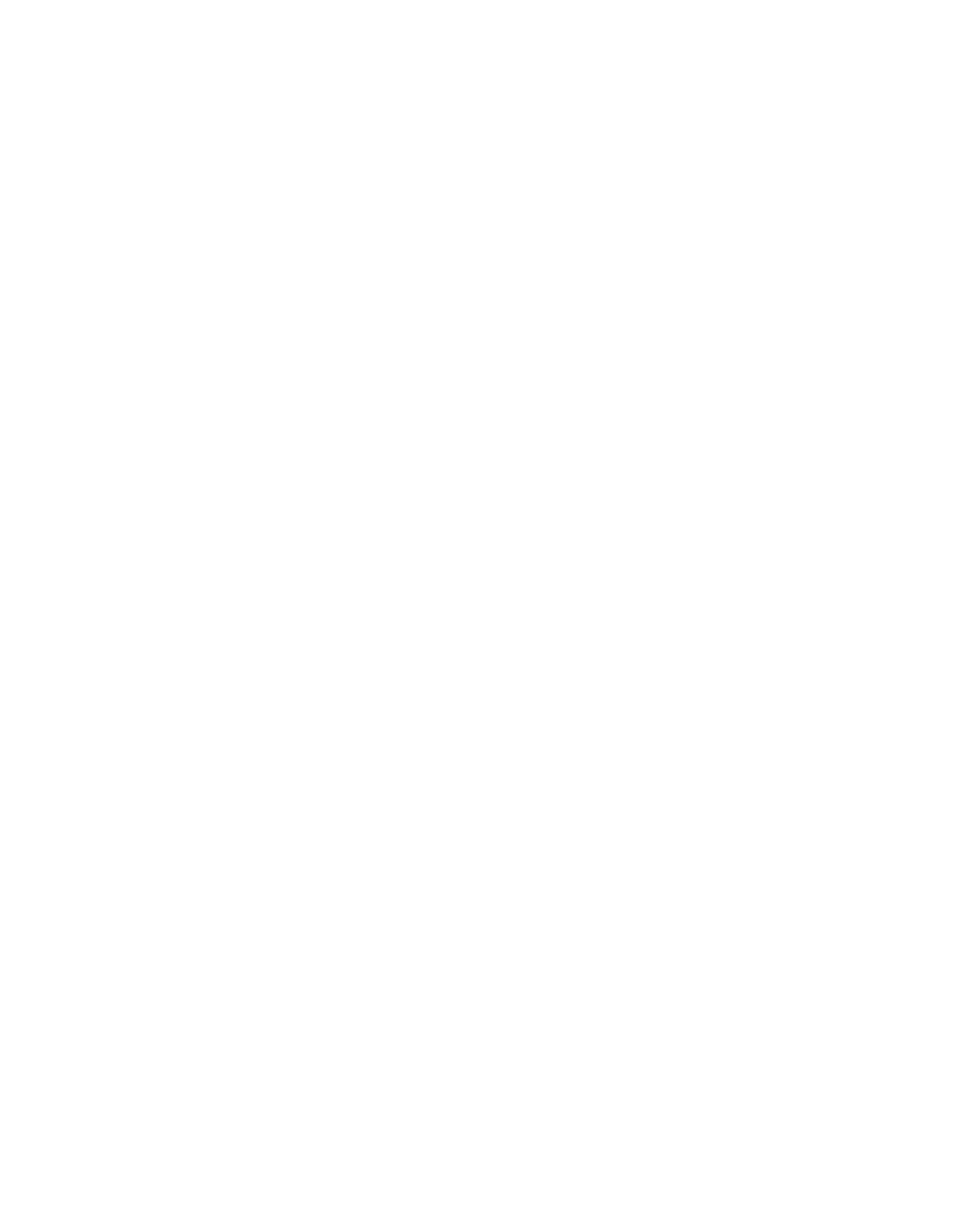

### **Brenda Hull Thompson**

Brenda Hull Thompson is the judge of The Probate Court of Dallas County, Texas. She was elected in 2010 after more than twenty years of service in Texas to the community in civil practice and mediation. Her civil practice focused on estate administration, guardianship

 administration, and family law. In addition, she has been an adjunct professor at Texas Wesleyan School of Law. Before moving to Texas, she was a senior staff attorney at the office of the General Counsel for the Federal Trade Commission in Washington, D.C. She has made numerous presentations to local bar association sections and community groups and she has received numerous awards for her pro bono and public service activities pertaining to elderly and disabled persons, low-income persons, and children.

 Judge Thompson received her J.D. degree from Georgetown University Law School, Washington, D.C., her M.A. degree from Boston University, and her B.S. degree from the University of Maryland. She is a member of the Dallas Bar Association and the Texas Bar Foundation, and she is licensed to practice law in Texas state courts, the U.S. District Court for the Northern District of Texas, the Supreme Court of Pennsylvania (inactive) and the District of Columbia Court of Appeals (inactive). Judge Thompson is serving on the Executive Committee of the National College of Probate Judges. She is the Presiding Judge of the Dallas County Probate Courts and has been a co-author on the O'Connor 2012-2013 Probate Code Plus, the 2013-14 Estates Code Plus and the 2014-2015 Estates Code Plus.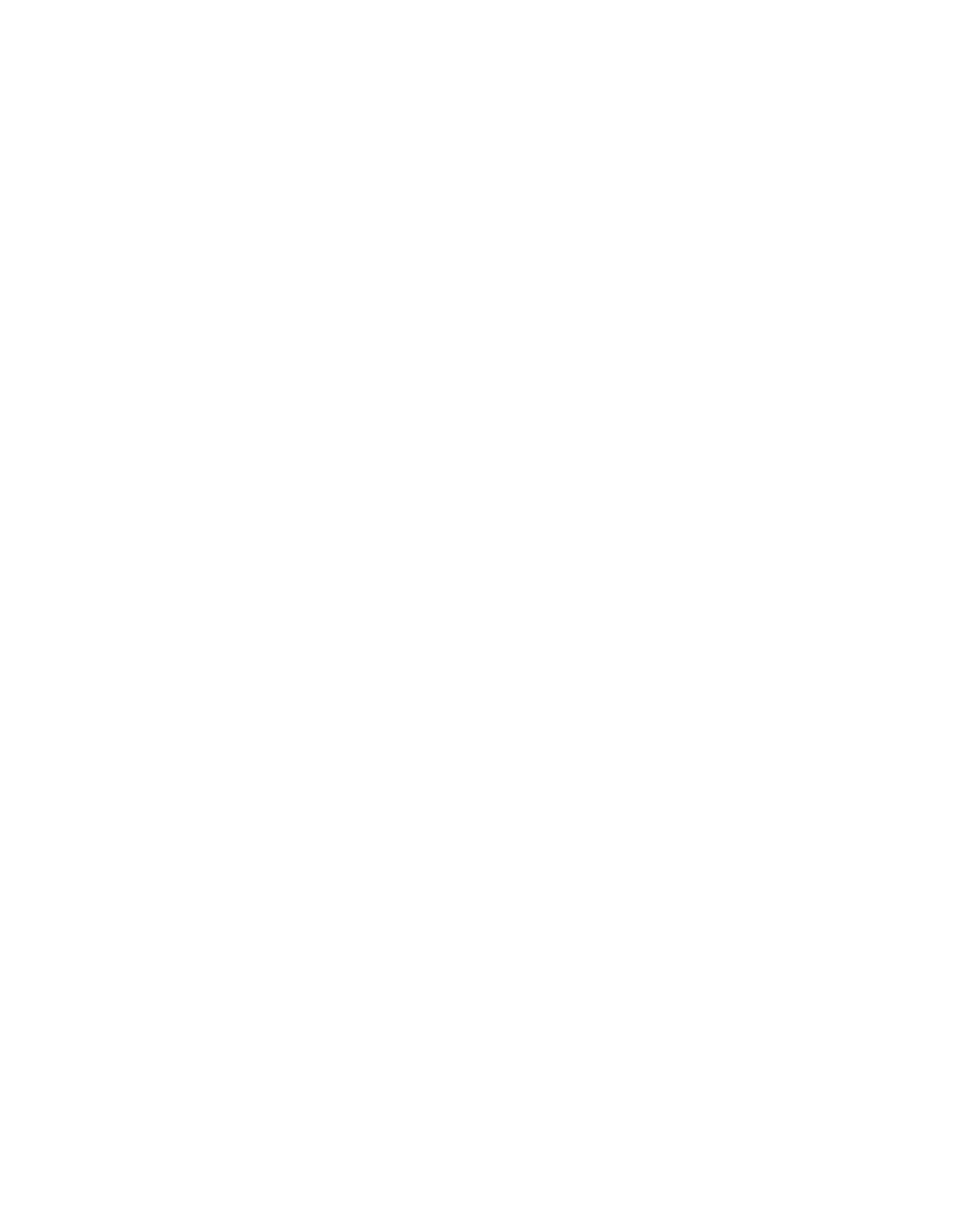

### **Mark R. Caldwell**

### **Shareholder**

Mark R. Caldwell was born on June 29, 1979 at Beaufort Naval Hospital in Beaufort, South Carolina where his father flew F-4 Phantoms at the nearby Marine Corps air station (although his mother had the more difficult job of raising three children). After having lived on the East Coast, West Coast and in Hawaii, he attended Eastfield Community

College in Mesquite, Texas before transferring to Southern Methodist University, where he earned a full academic scholarship. One year later, he attended the London School of Economics as a General Course Student. Mark earned his law degree from New England School of Law in Boston, Massachusetts in 2005. He entered private practice as a litigator in a boutique probate and trust firm, representing executors, guardians, and beneficiaries in complex estate and trust litigation. He has also represented fiduciaries in all phases of estate, trust, and guardianship administration. Mark enjoys the investigatory aspects of estate and trust litigation, including reviewing and analyzing medical, financial, and suspicious property records and transactions. Mark is committed to developing and maintaining strong, personal relationships with his clients. He endeavors to offer smart, pragmatic and cost-effective legal advice. Mark believes that the strongest winning position is one that is simple, direct, and understandable and he realizes that estate and guardianship litigation often involves substantial damage to family relationships. While he strives to advocate strong, aggressive positions for clients, Mark also strives to resolve disputes in an ethical and reasonable manner that, if desired, does not preclude the opportunity for reconciliation.

Mark is married and has three children. He enjoys living an active life-style, traveling and spending time with his family.

### **Representative Experience**

- Recovered significant settlement in case involving fraud on the community and breach of fiduciary duty through the use of a power of attorney.
- Obtained favorable jury verdict in a guardianship case involving an elderly ward.
- Successfully defeated claim that will was executed without testamentary capacity on summary judgment.
- Obtained temporary injunctions and temporary guardianships in cases involving the abuse of a power of attorney.
- Obtained partial summary judgment against Trustee for breach of fiduciary duty.
- Represents guardians, executors, and administrators in all phases of guardianship and estate administration.
- Routinely serves as attorney ad-litem and guardian ad-litem in guardianship cases.
- Routinely serves as temporary guardian and guardian in guardianship cases and as temporary administrator and administrator in decedents' estates.

#### **Public Speaking & Publications**

- Co-authored, Properly Performing Annual Accounts in Guardianships and Management Trusts Where One or Both Spouses are Incompetent, Real Estate, Probate, & Trust Law Reporter, Volume 52, No. 4 (2014).
- Served as Moderator for the Guardianship and Ad Litem Attorney Certification Course, sponsored by the Dallas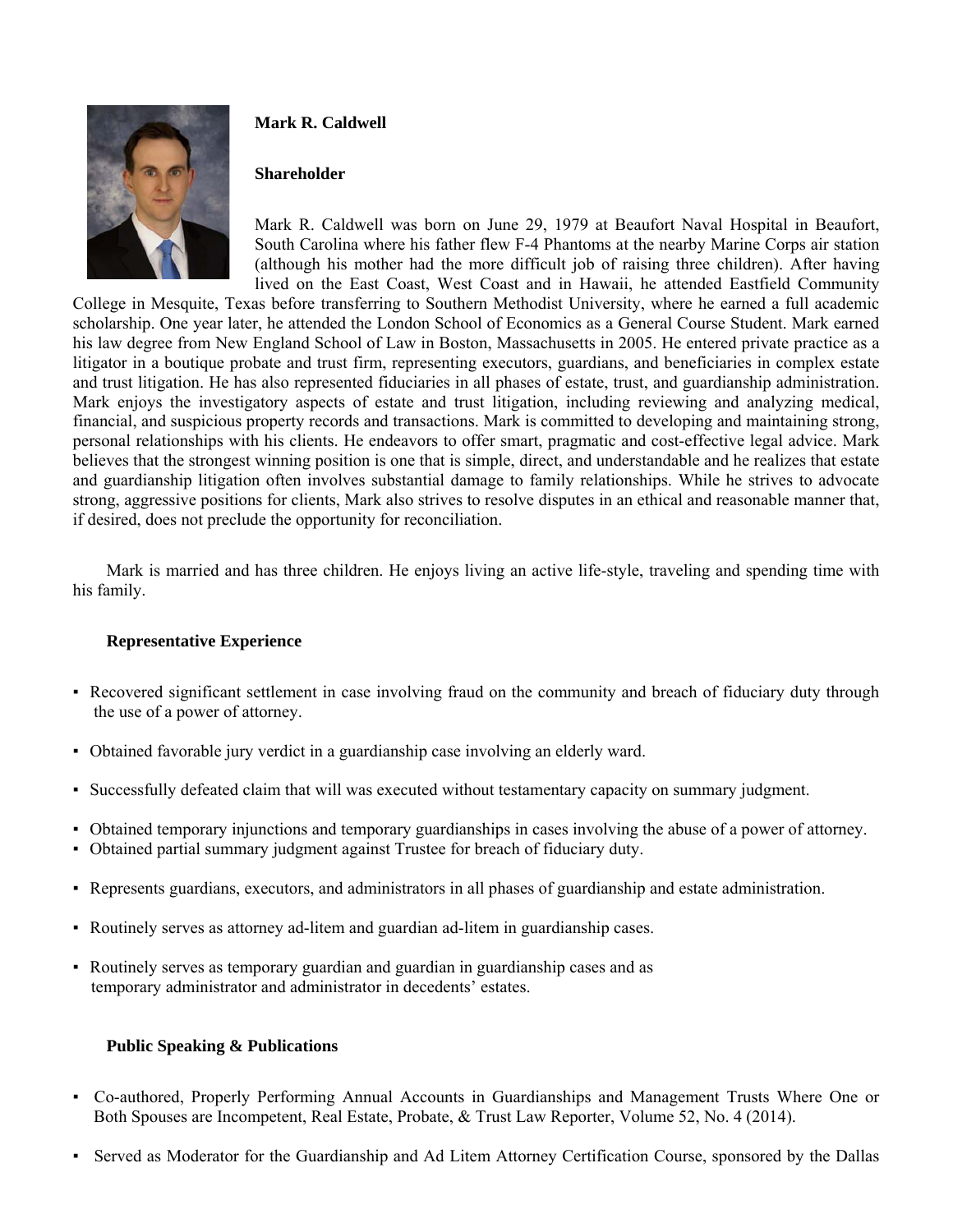Bar Association Probate, Trusts & Estate Section, Dallas County Probate Courts and the Dallas Volunteer Attorney Program to train lawyers in the representation of guardians of indigent wards, and the role and responsibilities of the Attorney Ad Litem (2014).

- Winning the Battle and the War; A Remedies—Centered Approach to Litigation Involving Durable Powers of Attorney; 64 Bay. L. Rev. 435 (Spring 2012).
- Author/Speaker: "An Introduction to Guardianships" Texas Department of Assistive & Rehabilitative Services (DARS), Dallas, Texas (Fall 2010; Spring 2011).
- Co-authored and presented article, "Proof of Facts and Common Evidentiary Problems Encountered in Contested Probate Proceedings," at the Seventh Probate Litigation Seminar, sponsored by the Tarrant County Probate Bar Association (September 2010).
- Author, A Good Deed Repaid: Awarding Attorney's Fees in Contested Guardianship Proceedings; 51 S. Tex. L. Rev. 439 (Winter 2009).

#### **Community and Bar Association Involvement**

- Board of Directors and Vice President, City of Sachse Economic Development Corporation (2010-2014)
- Member, Charter Review Commission, City of Sachse (2012-2013)
- Dallas Bar Association; Probate and Trust Section Member; Trial Skills Section Member
- Dallas Association of Young Lawyers; Elder Law Section Member
- Board of Directors, St. Thomas More Society
- Dallas Bar Mentor Program; Participated as Mentee; Mentor, Edward V. Smith III
- Organized and leads an ongoing monthly probate study group featuring prominent guest speakers and court staff

#### **Certifications, Awards and Recognition**

- Board Certified Estate Planning and Probate Law Texas Board of Legal Specialization
- Named Rising Star by the Texas Super Lawyers (2014, 2015)

#### **Education**

- General Course, The London School of Economics, London, England (2001-2002)
- B.A., *magna cum laude,* Southern Methodist University, Dallas, Texas (2002)
- J.D., New England Law | Boston, Boston, Massachusetts (2005)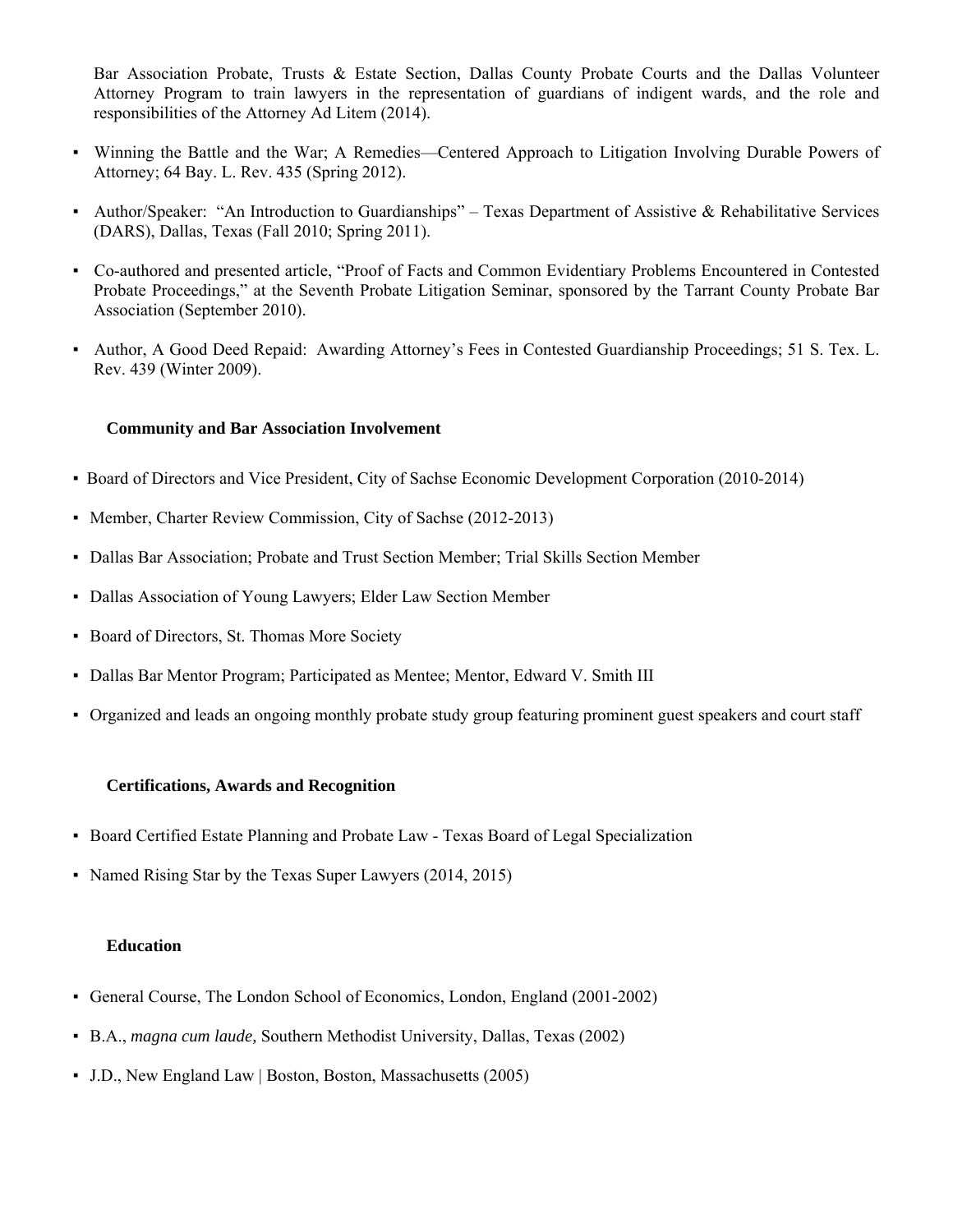

**Amy Croft** 

#### **Dallas County Assistant District Attorney**

Amy Croft has been an Assistant District Attorney with the Dallas County District Attorney's Office since 2006. She is currently the deputy chief of the Elder Abuse Unit,

which was established in May 2014 as part of the Elder Financial Safety Center, a public safety project made possible by the W.W. Caruth, Jr. Foundation at the Communities Foundation of Texas. She has been handling cases of elder abuse and financial exploitation since 2009.

Amy was selected to participate in the National District Attorneys Association's Prosecuting Elder Abuse Cases in May 2011 and she is a certified Elder Abuse Instructor by the Federal Law Enforcement Training Center through the U.S. Department of Homeland Security since August 2009. Before joining the Dallas County DA's Office, Amy worked as an associate in the bankruptcy section of the Dallas office of Haynes and Boone, L.L.P. Amy received her J.D. from Southern Methodist University Dedman School of Law in 2003 and graduated *magna cum laude* and Phi Beta Kappa with a B.A. in Political Science from Texas Christian University in 2000.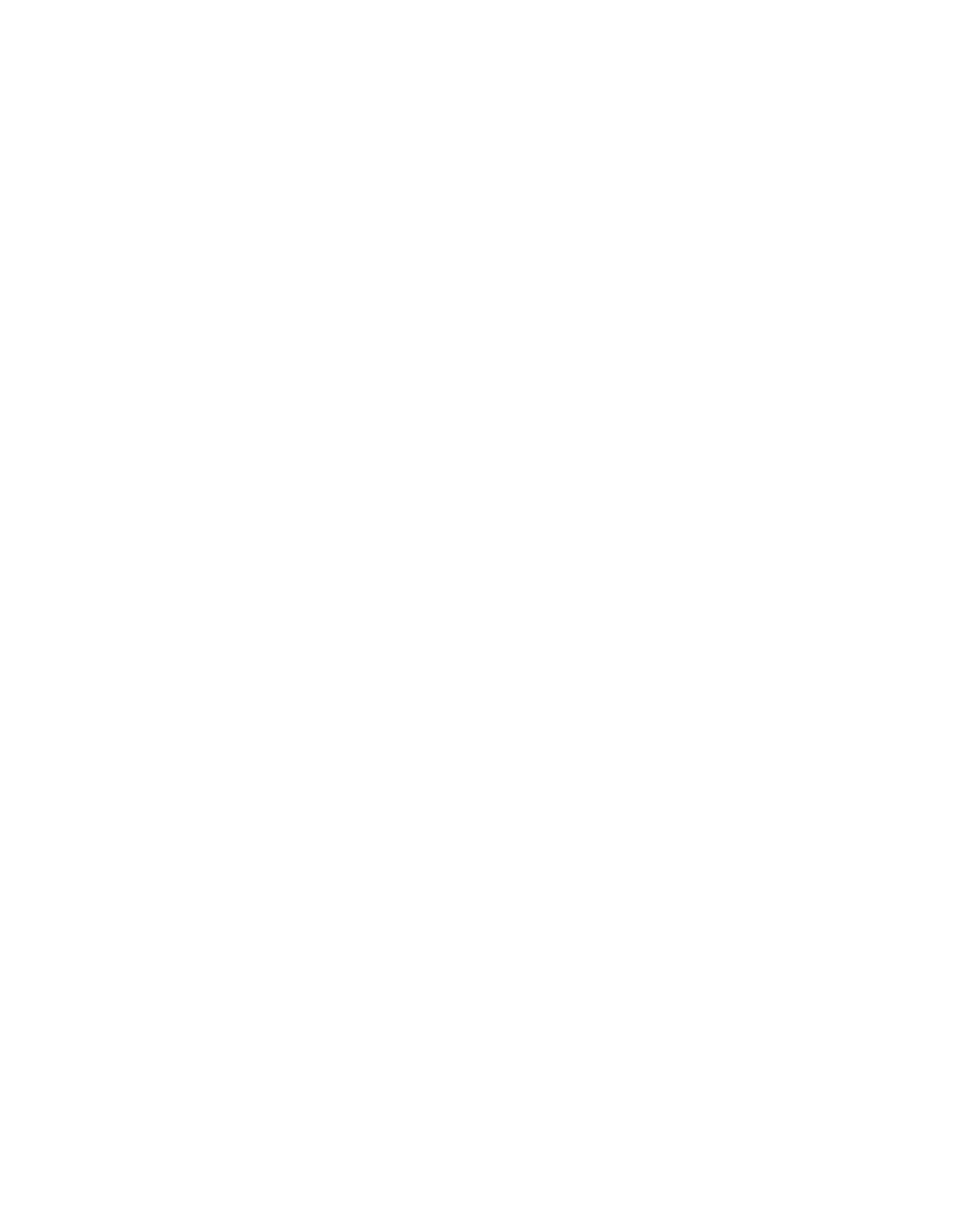### **TABLE OF CONTENTS**

| I.   |                |    |  |  |  |  |
|------|----------------|----|--|--|--|--|
| II.  |                |    |  |  |  |  |
|      | A.             |    |  |  |  |  |
|      |                | 1. |  |  |  |  |
|      |                | 2. |  |  |  |  |
|      |                | 3. |  |  |  |  |
|      | <b>B.</b>      |    |  |  |  |  |
|      |                |    |  |  |  |  |
|      |                | 2. |  |  |  |  |
|      |                |    |  |  |  |  |
| III. |                |    |  |  |  |  |
|      | А.             |    |  |  |  |  |
|      | <b>B.</b>      |    |  |  |  |  |
|      |                | 1. |  |  |  |  |
|      |                |    |  |  |  |  |
|      |                | 2. |  |  |  |  |
|      |                | 3. |  |  |  |  |
|      |                | 4. |  |  |  |  |
|      | C.             |    |  |  |  |  |
|      | D.             |    |  |  |  |  |
|      |                |    |  |  |  |  |
| IV.  |                |    |  |  |  |  |
|      | А.             |    |  |  |  |  |
|      |                | 1. |  |  |  |  |
|      |                | 2. |  |  |  |  |
|      |                | 3. |  |  |  |  |
|      |                | 4. |  |  |  |  |
|      |                | 5. |  |  |  |  |
|      |                | 6. |  |  |  |  |
|      | <b>B.</b>      |    |  |  |  |  |
|      |                | 1. |  |  |  |  |
|      |                | 2. |  |  |  |  |
|      |                | 3. |  |  |  |  |
|      |                | 4. |  |  |  |  |
|      | $\mathbf{C}$ . |    |  |  |  |  |
|      |                |    |  |  |  |  |
|      |                |    |  |  |  |  |
|      |                | 3. |  |  |  |  |
|      |                | 4. |  |  |  |  |
|      |                | 5. |  |  |  |  |
|      |                | 6. |  |  |  |  |
|      |                | 7. |  |  |  |  |
|      |                |    |  |  |  |  |
| V.   |                |    |  |  |  |  |
|      | А.             |    |  |  |  |  |
|      | <b>B.</b>      |    |  |  |  |  |
|      | C.             |    |  |  |  |  |
|      |                |    |  |  |  |  |
| VI.  |                |    |  |  |  |  |
| VII. |                |    |  |  |  |  |
|      | A.             |    |  |  |  |  |
|      | <b>B.</b>      |    |  |  |  |  |
|      |                |    |  |  |  |  |
|      |                | 1. |  |  |  |  |
|      |                | 2. |  |  |  |  |
|      |                | 3. |  |  |  |  |
|      | C.             |    |  |  |  |  |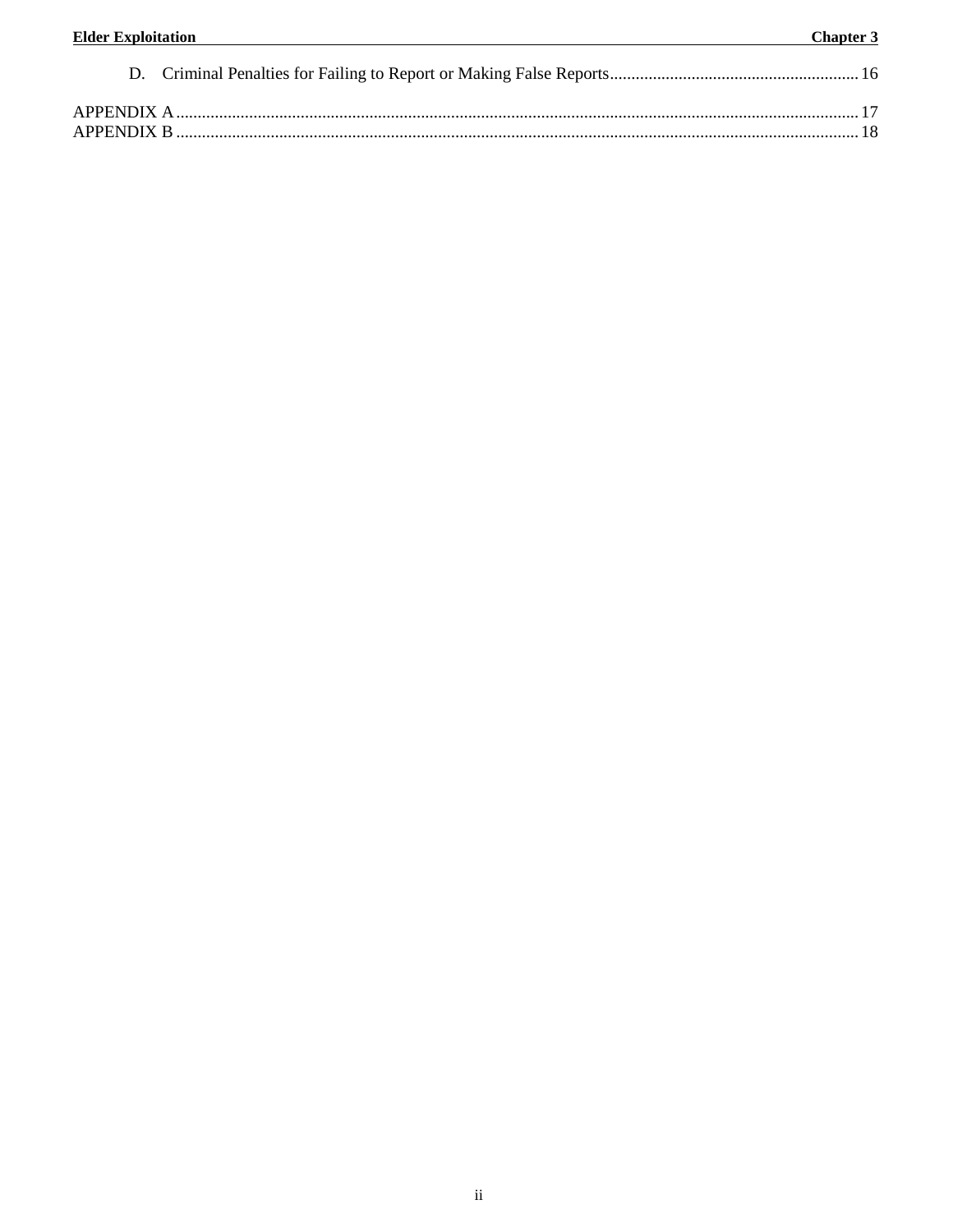# **ELDER EXPLOITATION**

### **I. INTRODUCTION**

According to one 2011 study, the annual financial loss by victims of elder financial abuse was estimated to be at least \$2.9 billion dollars, a 12% increase from the  $$2.6$  billion estimated in  $2008$ <sup>[1](#page-10-0)</sup> Financial exploitation of the elderly is perhaps one of the fastest growing problems in society today. This problem may only grow worse by the fact that, statistically, the pool of elderly victims will only increase. Between 2012 and 2050, the United States will experience considerable growth in its older population.<sup>[2](#page-10-1)</sup> According to the U.S. Census, in 2050, the population aged 65 and over is projected to be 83.7 million, almost double its estimated population of 43.1 million in  $2012.<sup>3</sup>$  $2012.<sup>3</sup>$  $2012.<sup>3</sup>$ 

While the sheer number of potential elder exploitation victims will increase substantially in the future, many potential victims face special challenges that only exacerbate their susceptibility to elder exploitation.

The number of Americans with Alzheimer's disease and other dementias will escalate rapidly in coming years as the baby boom generation ages. By 2050, the number of people age 65 and older with Alzheimer's disease may nearly triple, from 5 million to as many as 16 million, barring the development of medical breakthroughs to prevent, slow or stop the disease. [4](#page-10-3)

The phrase "financial exploitation of the elderly" conjures up thoughts of dilapidated and disreputable nursing homes, elaborate reverse mortgage scams, telemarketing fraud, or phony "You've already won \_\_\_\_" sweepstakes perpetrated by strangers; the unfortunate reality is that many elderly people are exploited at the hands of those that they trust the most – their family and/or their caregivers. Exploitation or abuse by family members and/or caregivers in a domestic setting can be the most difficult to detect and quite frankly, the most difficult to accept. The difficultly in detection is due, in large part, to the fact that it comes in such subtle forms. For example, family members or caregivers may skim unattended cash, use credit cards to make innocuous purchases for gas and food, take blank checks out of checkbooks, and/or steal jewelry, electronics, and personal information. Once their conduct is discovered, these perpetrators offer the most convenient justifications for their behavior, such as, "They wanted me to have it" or "I deserve something for having to do everything for them."

Other signs of elder exploitation can be more conspicuous and can include: (1) Sudden changes in bank accounts or banking practice; (2) Unexplained withdrawals of significant sums of money by a person accompanying the victim; (3) Adding additional names on a bank signature card; (4) Unapproved withdrawal of funds using an ATM card; (5) Sudden changes in a will or other financial documents, sometimes ambiguously described as "asset protection"; (6) Unexplained missing funds or valuables; (7) Providing substandard care; (8) Having a significant amount of unpaid bills despite having enough money; (9) Forged signature for financial transactions or for the titles to property; (10) Sudden appearance of previously uninvolved relatives claiming their rights to a person's affairs and possessions; (11) Unexplained sudden transfer of assets; and/or (12) Providing unnecessary services.<sup>[5](#page-10-4)</sup>

Fortunately, an attorney has numerous weapons at his or her disposal to fight elder exploitation and to seek remedies for the exploited individual. The battle to protect the elderly can, and often does, occur along many fronts. In many cases, the battle spills into more than one theater at a time. This article highlights the key statutes and procedures used to fight elder exploitation in Texas. The statutes and procedures are organized and discussed in the context of the three main environments in which elder exploitation most commonly appears: (1) the criminal arena; (2) the administrative arena, i.e. Adult Protective Services; and (3) the guardianship arena.

The role of the Elder Financial Safety Center in educating the public and providing the tools and resources necessary to prevent, protect and prosecute elder exploitation is also discussed. Finally, this article discusses the boundaries of an attorney's ethical obligation to report elder exploitation to criminal authorities while litigating contested civil proceedings.

### **II. THE CRIMINAL ARENA**

Prosecution of cases involving the financial abuse and exploitation of elderly victims is an important component in the fight against elder exploitation. A successful prosecution can bring justice to the victim of this type of crime by holding the perpetrator

<span id="page-10-0"></span> <sup>1</sup> The Metlife Study of Elder Financial Abuse (June 2011), available online at: https://www.metlife.com/ assets/cao/mmi/publications/studies/2011/mmi-elder-

<span id="page-10-1"></span>financial-abuse.pdf. <sup>2</sup> *See* An Aging Nation; The Older Population in the United States, Jennifer M. Ortman, Victoria A. Velkoff, and Howard Hogan, (May 2014), pg. 1; available online at: http://www.census.gov/prod/2014pubs/p25-1140.pdf. <sup>3</sup> *Id.*

<span id="page-10-4"></span><span id="page-10-3"></span><span id="page-10-2"></span><sup>4</sup> *See http://www.alz.org/alzheimers\_disease\_facts\_ and\_figures.asp#quickFacts.*

 <sup>5</sup> *See* http://www.dfps.state.tx.us/everyonesbusiness/ PDFs/Financial-Exploitation\_Eng.pdf.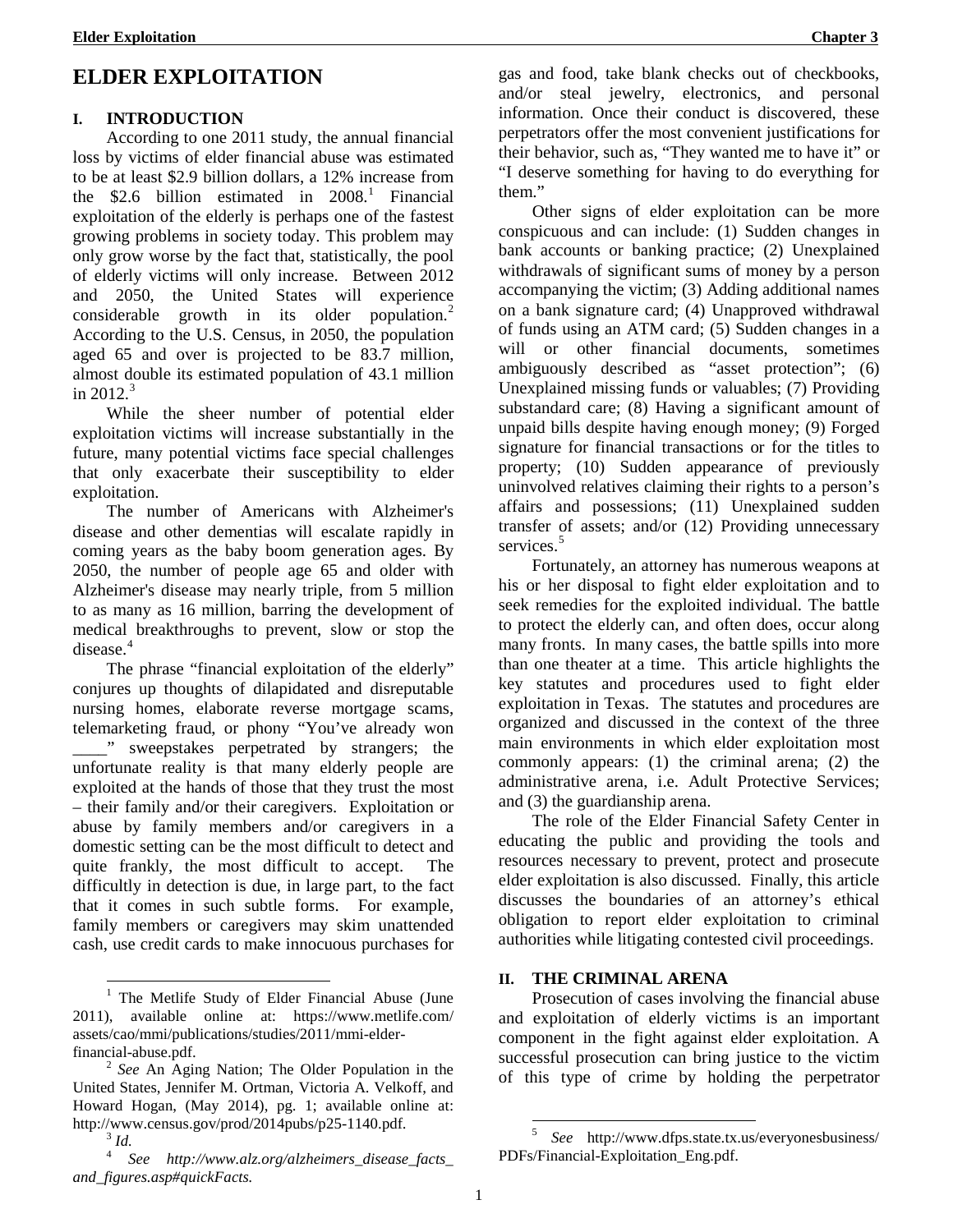accountable for his or her actions as well as deter others from engaging in this type of behavior.

### **A. Key Statutes**

1. Tex. Penal Code § 32.45–Misapplication of Fiduciary Property

In Texas, criminal charges may be levied against persons acting in a fiduciary capacity. The Texas Penal Code defines the term "fiduciary" broadly to include a trustee, guardian, administrator, executor, conservator, and receiver, an attorney in fact or agent appointed under a durable power of attorney, and any other person acting in a fiduciary capacity, including an officer, manager, employee, or agent carrying on fiduciary functions on behalf of the fiduciary.[6](#page-11-0)

A person commits a criminal offense if he intentionally, knowingly, or recklessly misapplies property he holds as a fiduciary or property of a financial institution in a manner that involves substantial risk of loss to the owner of the property or to a person for whose benefit the property is held.<sup>[7](#page-11-1)</sup> The term "misapply" has a special meaning under the Texas Penal Code and means to deal with property contrary to: (A) an agreement under which the fiduciary holds the property; or (B) a law prescribing the custody or disposition of the property. $8$ 

Texas Penal Code Section 32.45 provides a stair step liability scheme depending on the amount of the property misapplied, ranging from a Class C misdemeanor all the way to a first-degree felony when the value of the property misapplied is \$200,000 or more. Perhaps as a demonstration of the State's resolve to curb abuse of our senior citizens, an offense under the section can be "bumped up" to the next higher punishment tier if the offense is committed against an elderly individual.<sup>[9](#page-11-3)</sup>

Texas Penal Code Section 32.45 and its stair step liability scheme can become particularly important in civil cases, as in certain situations, conduct that violates Section 32.45 can serve as the basis to remove the statutory limitations on punitive damages. Chapter 41 of the Civil Practice & Remedies Code, which applies to any action in which a claimant seeks damages relating to a cause of action (e.g. breach of fiduciary duty), establishes the maximum amount of punitive damages that may be awarded. Generally, exemplary damages awarded against a defendant may not exceed an amount equal to the greater of:

(1)(A) two times the amount of economic damages; plus

(B) an amount equal to any noneconomic damages found by the jury, not to exceed \$750,000; or

 $(2)$  \$200,000.<sup>[10](#page-11-4)</sup>

But, these limitations do not apply to a cause of action against a defendant from whom a plaintiff seeks to recover exemplary damages based on knowing or intentional conduct described as a felony in Texas Penal Code Section 32.45 (i.e. when the value of the property misapplied is \$1,500 or more).<sup>11</sup> Our legislature sends a strong message when this conduct can lift punitive caps alongside other detestable acts, including capital murder, aggravated sexual assault, and injury to a child.

#### 2. Tex. Penal Code  $\S 32.53 -$  Exploitation of Elderly Individual

The statute provides that a person commits an offense if the person intentionally, knowingly, or recklessly causes the exploitation of a child, elderly individual, or disabled individual.<sup>[12](#page-11-0)</sup> "Exploitation" means the illegal or improper use of a child, elderly individual, or disabled individual or the resources of a child, elderly individual, or disabled individual for monetary or personal benefit, profit, or gain."<sup>[13](#page-11-1)</sup>

Enacted as of September 1, 2011, the exploitation statute only applies to offenses committed after that date. This statute is very broad in that it criminalizes the illegal or improper use of the individual *or* their resources. Unlike most of the other offenses contained in Chapter 32, it does not follow the fraud value ladder, and is always a third degree felony, no matter what dollar amount of property is involved. It may not be necessary for a victim to testify in a case prosecuted under this statute, especially if the evidence shows that the victim was incapacitated and/or unable to know that the defendant was illegally or improperly using their resources.

#### 3. The Theft Statutes

Texas Penal Code Section 31 and its component subsections are referred to herein as the "Theft Statues". Texas Penal Code Section 31.03(a) provides that a person commits an offense if he unlawfully appropriates property with the intent to deprive the owner.[14](#page-11-2) The statute further states that appropriation is unlawful if it is without the owner's effective consent.[15](#page-11-3) Most elder exploitation cases prosecuted

<span id="page-11-5"></span><span id="page-11-4"></span><span id="page-11-1"></span><span id="page-11-0"></span><sup>&</sup>lt;sup>6</sup> TEX. PENAL CODE §32.45(a)(1)(A)-(D).<br><sup>7</sup> TEX. PENAL CODE §32.45(b).<br><sup>8</sup> TEX. PENAL CODE §32.45(a)(2)(A).<br><sup>9</sup> TEX. PENAL CODE §32.45(d).

<span id="page-11-2"></span>

<span id="page-11-3"></span>

<sup>&</sup>lt;sup>10</sup> TEX. CIV. PRAC. & REM. CODE §41.008.<br><sup>11</sup> TEX. CIV. PRAC. & REM. CODE §41.008(c).<br><sup>12</sup> TEX. PENAL CODE ANN. §32.53(b).<br><sup>13</sup> TEX. PENAL CODE ANN. §32.53(a)(2)<br><sup>14</sup> TEX. PENAL CODE ANN. §31.03(a).<br><sup>15</sup> TEX. PENAL CODE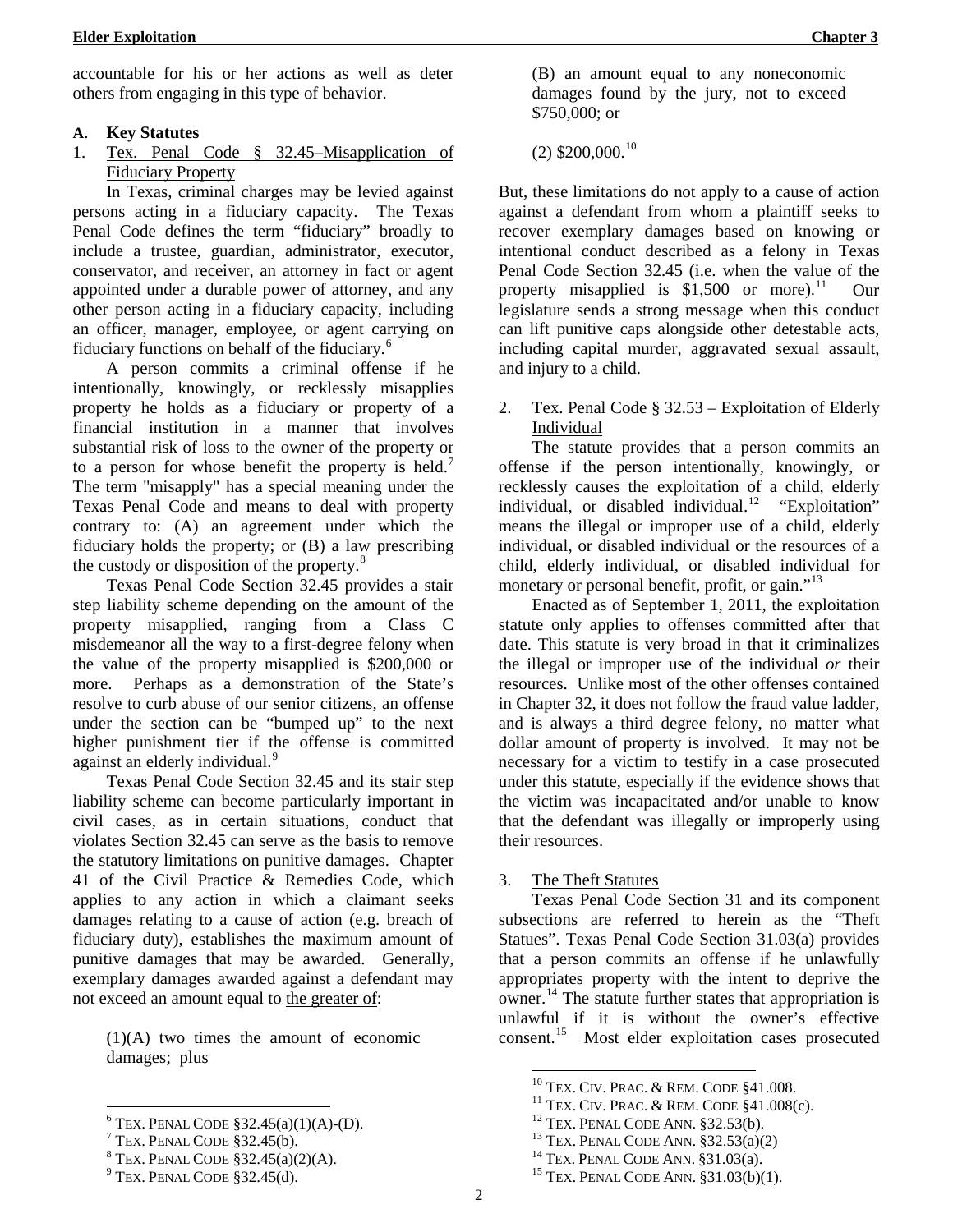under the theft statutes come down to whether or not the victim had given effective consent to the perpetrator in the transaction or transactions in question.

There are some instances in which the victim in the transaction may have given his or her consent, but under the law, that consent is not effective. Section 31.01(3) lists several instances when consent is not effective. This paper focuses on the prosecution of theft offenses under Texas Penal Code Section 31.03– theft by deception as defined in Texas Penal Code 31.01(1)(A-E) and theft from an individual with diminished capacity as defined in Texas Penal Code Section 31.03(3)(E). Under Section 31.01(3)(A), consent is not effective if it is " induced by deception or coerced."

*Theft by Deception.* The Penal Code provides several different definitions of "deception."<sup>[16](#page-12-0)</sup> Under Section 31.01(1)(A), "deception" means creating or confirming by word or conduct a false impression of law or fact that is likely to affect the judgment of another in the transaction, and that the actor does not believe to be true.<sup>[17](#page-12-1)</sup>

The deception definitions also include scenarios in which the perpetrator fails to correct false information that the victim relies upon in exchange for her consent. Under Section 31.01(1)(B), "deception" means failing to correct a false impression of law or fact that is likely to affect the judgment of another in the transaction that the actor previously created or confirmed by words or conduct that the actor does not now believe to be true.<sup>[18](#page-12-2)</sup>

Under Section 31.01(1)(E), deception includes promising performance that is likely to affect the judgment of another in the transaction and that of the actor does not intend to perform or knows will not be performed, except that failure to perform the promise in issue without other evidence of intent or knowledge is not sufficient proof that the actor did not intend to perform or knew the promise would not be performed.<sup>[19](#page-12-3)</sup>

In any case prosecuted as a theft by deception, it is very important that the victim will be able to testify at trial. Because the key to the offense is the deception, the victim must be able to clearly articulate exactly what the deception was and that it did indeed affect the judgment of the victim in the transaction.

*Theft by Diminished Capacity.* Section 31.01(3)(E) addresses situations in which consent is given by a person with diminished capacity, making the consent ineffective. Under the law, consent is not effective if "it is given by a person who by reason of

advanced age is known by the actor to have a diminished capacity to make informed and rational decisions about the reasonable disposition of property."[20](#page-12-1) The "diminished capacity" state of the victim must exist at the time of the offense and must be the reason that the consent was given.

Most often, the victim is not able to testify at trial because he or she still has diminished capacity and therefore, is not a competent witness. Since the victim, due to her diminished state, provides no assistance in terms of testimony or information to the prosecution, it is possible to prosecute this type of offense even if the victim has passed away prior to trial. The two main elements that the prosecution must prove in a case like this are: (1) that the victim had diminished capacity a the time of the offense; and (2) that the perpetrator knew it.

#### **B. Procedure**

#### 1. Levels of offenses and punishment ranges

The offenses used to prosecute financial abuse and exploitation of the elderly are found within Chapters 31 and 32 of the Texas Penal Code, which contain the theft and the fraud statues. $21$  For theft and fraud related offenses, the level of offense is dependent upon the dollar amount involved in the crime. The level of offense determines the degree of punishment that will apply to that offense.

The "fraud value ladder" is consistent across all theft and fraud offenses. SEE APPENDIX A. The theft and fraud offenses in the Penal Code can range from a Class C Misdemeanor (lowest level of criminal offense) to First Degree Felony (highest level of criminal offense) dependent upon the dollar amount of the fraud. The degree of offense then determines the range of offense then determines the range of punishment that a defendant can receive as punishment for a crime. SEE APPENDIX B.

#### 2. The Elderly Enhancement

The Penal Code defines "an elderly individual" as a person who is  $65$  years of age or older.<sup>[22](#page-12-3)</sup> The legislature has recognized that elderly individuals are often more vulnerable to victimization of financial crimes, and that the consequences can have a far more devastating effect on the elderly victim than on a younger victim. We see this illustrated in the "elderly enhancement" that exists within the theft and most of the fraud offenses found within Chapters 31 and 32 of the Penal Code. The elderly enhancement provides that if the victim of the crime is elderly, the level of offense is enhanced by one degree, subjecting the defendant to the next higher level punishment range.

<span id="page-12-1"></span><span id="page-12-0"></span><sup>&</sup>lt;sup>16</sup> TEX. PENAL CODE ANN. §§31.01(1)(A)-(E).<br><sup>17</sup> TEX. PENAL CODE ANN. §31.01(1)(A).<br><sup>18</sup> TEX. PENAL CODE ANN. §31.01(1)(B).<br><sup>19</sup> TEX. PENAL CODE ANN. §31.01(1)(E).

<span id="page-12-3"></span><span id="page-12-2"></span>

<sup>&</sup>lt;sup>20</sup> TEX. PENAL CODE ANN. §31.01(3)(E).<br><sup>21</sup> TEX. PENAL CODE ANN. §§31 AND 32.<br><sup>22</sup> TEX. PENAL CODE ANN. §22.04(C)(2).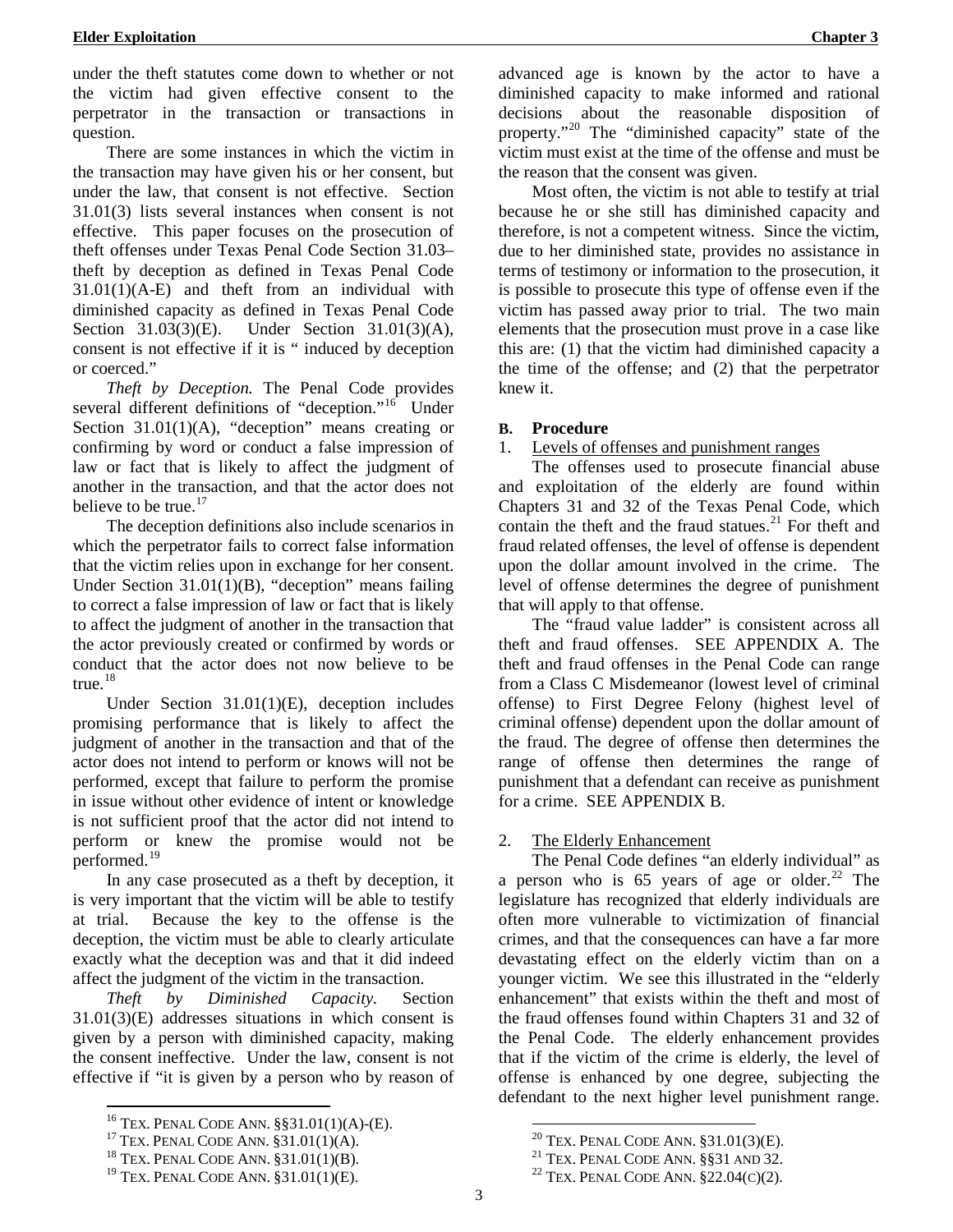**Elder Exploitation Chapter 3**

For example, what would otherwise constitute a third degree felony will be enhanced to a second degree felony theft if the State proves that the victim was 65 years of age or older at the time the offense was committed. $^{23}$  $^{23}$  $^{23}$ 

### **III. THE ADMINISTRATIVE ARENA**

Essentially, Chapter 48 of the Texas Human Resources Code establishes the state's authority to protect elderly and disabled persons from abuse, neglect, and exploitation. The Texas Department of Family and Protective Services (DFPS) is charged with the statutory authority to investigate the abuse, neglect, or exploitation of elderly or disabled persons and to provide protective services to such people. $^{24}$  Adult Protective Services (APS) is a part of DFPS.

#### **A. Adult Protective Services (APS)**

In addition to investigating reports of abuse, neglect (including self-neglect), and exploitation of adults who are elderly or have disabilities, APS conducts in-home investigations and provides or arranges for services, investigates allegations at facilities, and educates the public about prevention of elder abuse*.* [25](#page-13-2)

### **B. Key Statutes**

1. Abuse

Under Chapter 48 of the Texas Human Resources Code the term "Abuse" means:

- (A) the negligent or willful infliction of injury, unreasonable confinement, intimidation, or cruel punishment with resulting physical or emotional harm or pain to an elderly or disabled person by the person's caretaker, family member, or other individual who has an ongoing relationship with the person; or
- (B) sexual abuse of an elderly or disabled person, including any involuntary or nonconsensual sexual conduct that would constitute an offense under Section 21.08, Penal Code (indecent exposure) or Chapter 22, Penal Code (assaultive offenses), committed by the person's caretaker, family member, or other individual who has an ongoing relationship with the person. Tex. Hum. Res. Code Ann. § 48.002(a)(2).

Under Chapter 48 of the Texas Human Resources Code the term "Exploitation" means:

(3) the illegal or improper act or process of a caretaker, family member, or other individual who has an ongoing relationship with an elderly or disabled person that involves using, or attempting to use, the resources of the elderly or disabled person, including the person's social security number or other identifying information, for monetary or personal benefit, profit, or gain without the informed consent of the elderly or disabled person. Tex. Hum. Res. Code Ann. § 48.002(a)(3).

3. Neglect

Chapter 48 of the Texas Human Resources Code defines "Neglect" to mean:

The failure to provide for one's self the goods or services, including medical services, which are necessary to avoid physical or emotional harm or pain or the failure of a caretaker to provide such goods or services.<sup>[26](#page-13-3)</sup>

4. Immunity

To encourage reporting, the Texas Human Resources Code provides statutory immunity to any person who files a report with DFPS from civil and criminal liability arising from the report.<sup>[27](#page-13-4)</sup> Furthermore, the identity of a person who files a report is treated as confidential during the investigation and there are special rules governing its release. $^{28}$  $^{28}$  $^{28}$ 

#### **C. Procedure**

APS, through its In-Home program, is responsible for investigating abuse, neglect and financial exploitation and providing services to persons who are aged 65 or older, or if between the age of 18-65 with mental, physical, or developmental disabilities that substantially impair the ability to live independently or provide for their own self-care or protection, and reside in the community (e.g., private homes, unlicensed adult foster homes, unlicensed board and care homes, etc.). $^{29}$  $^{29}$  $^{29}$ 

In fact, Texas Human Resources Code Section 48.002(c) also gives APS the authority to

<span id="page-13-4"></span><span id="page-13-3"></span><span id="page-13-0"></span><sup>&</sup>lt;sup>23</sup>TEX. PENAL CODE ANN.  $\S 31.03(F)(3)(A)$ .<br><sup>24</sup> TEX. HUM. RES. CODE  $\S 48.001$ .

<span id="page-13-1"></span>

<span id="page-13-5"></span><span id="page-13-2"></span>*See* the Texas Department of Family and Protective Services' Website available online at: *https://www.dfps.state.tx.us/adult\_protection/.*

<sup>26</sup> TEX. HUM. RES. CODE ANN. §48.002(a)(4). <sup>27</sup> Hayden Colby, *How Texas Can Better Protect Seniors from Financial Abuse and Mismanagement Associated with Alzheimer's Disease*, 13 SCHOLAR 483,

<sup>&</sup>lt;sup>28</sup> *Id.* TEX. HUM. RES. CODE ANN.  $\S$ 48.051.

<sup>29</sup> *See http://www.dfps.state.tx.us/Adult\_Protection/ About\_Adult\_Protective\_Services/in\_home.asp.*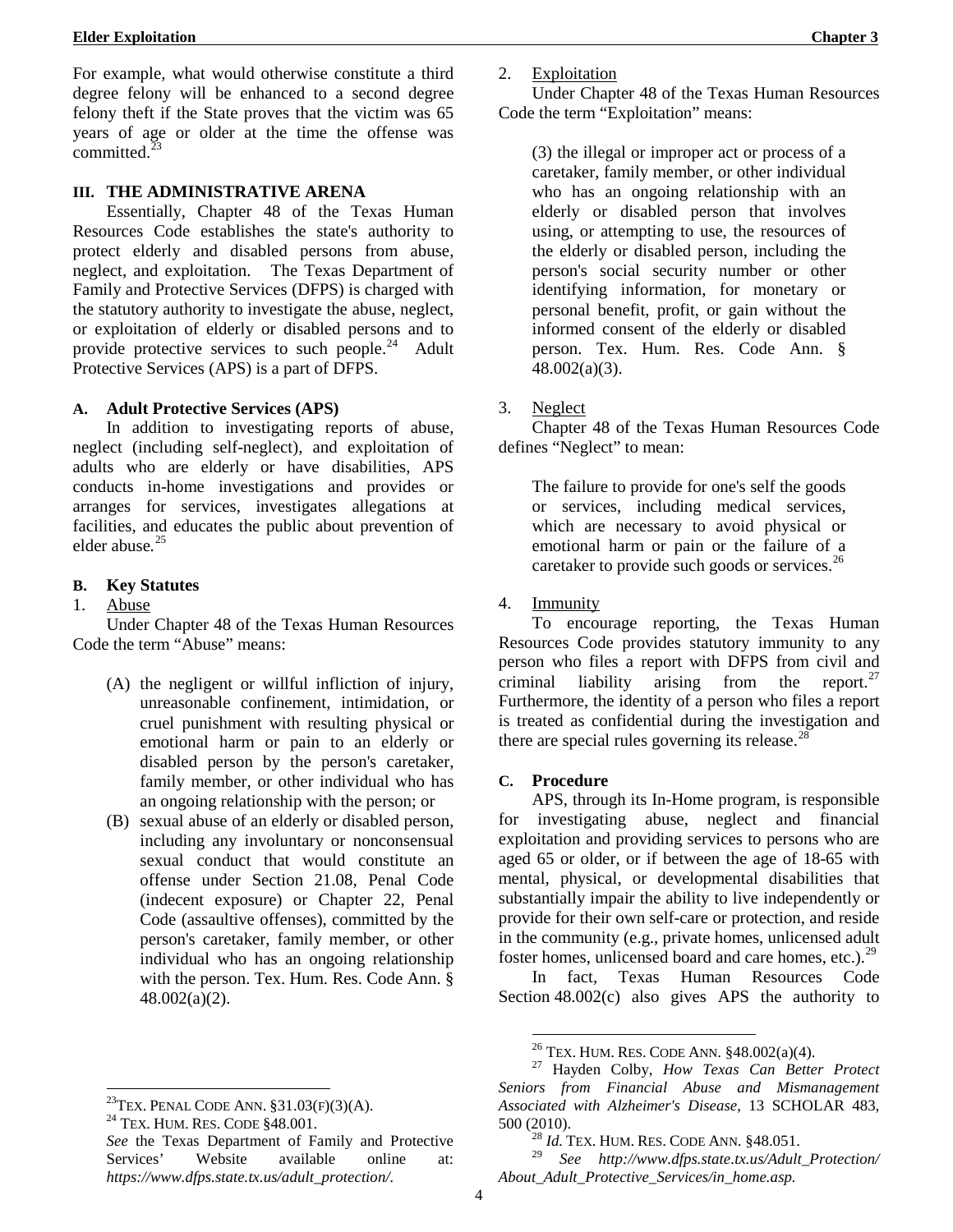further define abuse, neglect, and exploitation for purposes of conducting an investigation.<sup>[30](#page-14-0)</sup> Title 40 Texas Administrative Code §705 offers further definitions of these terms*.*

Once a case is reported, APS caseworkers investigate the reported abuse, neglect, or financial exploitation to determine if the alleged victim has a substantial impairment, if the reported situation exists, and to what extent it adversely affects the alleged victim.[31](#page-14-1) Reports of abuse, neglect, or financial exploitation sometimes do not contain sufficient information for APS to determine an adult's level of impairment from a disability; therefore, APS assesses the alleged victim's level of impairment to determine whether he or she meets APS eligibility criteria.<sup>[32](#page-14-2)</sup>

The caseworker must initiate an investigation of all reports within 24 hours of receipt of the report by the department. $33$  The initiation of the investigation allows the caseworker to gain further knowledge of the situation and determine whether immediate intervention is required. The caseworker is authorized to interview the elderly or disabled person, and if appropriate, with persons thought to have knowledge of the circumstances. If the elderly or disabled person refuses to be interviewed or cannot be interviewed because of a physical or mental impairment, the department shall continue the investigation by interviewing other persons thought to have knowledge relevant to the investigation.<sup>[34](#page-14-4)</sup>

Unfortunately, if the report is of suspected elder exploitation from within the family, the investigation will hinge almost entirely on the cooperation of the senior. $^{35}$  $^{35}$  $^{35}$  In many cases, seniors may be hesitant to

<span id="page-14-3"></span><span id="page-14-2"></span><sup>32</sup> *Id.* 32 *Id.* 33 *Id. See also* TEX. HUM. RES. CODE §48.151(a)("Not later than 24 hours after the department receives a report of an allegation of abuse, neglect, or exploitation under Section 48.051, the department shall initiate a prompt and thorough investigation as needed to evaluate the accuracy of the report and to assess the need for protective services, unless the department determines that the report: (1) is frivolous or patently without a factual basis; or (2) does not concern

<span id="page-14-11"></span><span id="page-14-10"></span><span id="page-14-9"></span><span id="page-14-8"></span><span id="page-14-7"></span><span id="page-14-6"></span><span id="page-14-5"></span><span id="page-14-4"></span>abuse, neglect, or exploitation . . .").<br><sup>34</sup> TEX. HUM. RES. CODE §48.152.<br><sup>35</sup> Hayden Colby, *How Texas Can Better Protect Seniors from Financial Abuse and Mismanagement Associated with Alzheimer's Disease*, 13 SCHOLAR 483, 500-01 (2010).

reveal exploitation or abuse by family members.<sup>[36](#page-14-6)</sup> This is often attributable to a fear of retaliation, a desire to "keep the peace" in the family or embarrassment. Exploitation often cannot be verified and acted upon as a result. If the case manager has reason to believe exploitation is occurring, APS must notify the appropriate law enforcement authority and provide a copy of the investigation report.<sup>[37](#page-14-7)</sup>

In addition to involving a law enforcement agency, a caseworker also has a wide array of tools to help prevent further financial exploitation, including taking control of a bank account and administering a sufficient allowance to the exploited senior for basic provisioning per his or her needs. [38](#page-14-8) If family members continue to misappropriate money, the caseworker may also administer a type of debit card to prevent the transfer of cash from the senior to the predator(s).<sup>[39](#page-14-5)</sup> If these measures prove fruitless, the caseworker may go so far as to physically shop for the senior, and if necessary, to protect him or her from further exploitation. $40$ 

The caseworker can petition the court for an emergency order authorizing protective services if the caseworker determines that the senior is suffering from abuse, neglect, or exploitation presenting a threat to life or physical safety, and that senior lacks the capacity to consent to receive protective services.<sup>[41](#page-14-10)</sup> A senior lacks capacity to consent to receive protective services if, because of mental or physical impairment, the senior is incapable of understanding the services offered and agreeing or rejecting them.<sup>[42](#page-14-11)</sup>

These cases frequently transform into proceedings similar to a guardianship, or one that may eventually result in the imposition of a temporary or permanent guardianship. The relief often sought by APS can include orders of the court authorizing: (1) immediate removal from a residence to an appropriate medical facility to alleviate immediate threats to life and/or safety; (2) suitable temporary placement following discharge from a hospital; and (3) assistance by law enforcement and/or medical personnel to carry out a court's orders.

If the caseworker has reason to believe the senior is an incapacitated person, and that the senior is in a state of abuse, neglect, or exploitation, the caseworker can refer the senior to the Department of Aging and

5

<span id="page-14-0"></span> $30$  TEX. HUM. RES. CODE  $$48.002(c)$  ("Except as provided by Subsection (b), the executive commissioner by rule may adopt definitions of "abuse," "neglect," and "exploitation," as an alternative to the definitions of those terms under Subsection (a), for purposes of conducting an investigation under this chapter or Chapter 142, Health and

<span id="page-14-1"></span>Safety Code.")<br><sup>31</sup> *See http://www.dfps.state.tx.us/Adult\_Protection/*<br>*About Adult Protective Services/in home.asp.* 

<sup>36</sup> *Id.* <sup>37</sup> *Id.* <sup>38</sup> Hayden Colby, *How Texas Can Better Protect Seniors from Financial Abuse and Mismanagement Associated with Alzheimer's Disease*, 13 SCHOLAR 483, 501 (2010).<br> $\frac{39}{1}$  *Id.* 

<sup>39</sup> *Id.* <sup>40</sup> *Id.* <sup>41</sup> TEX. HUM. RES. CODE §48.208. <sup>42</sup> *Id.*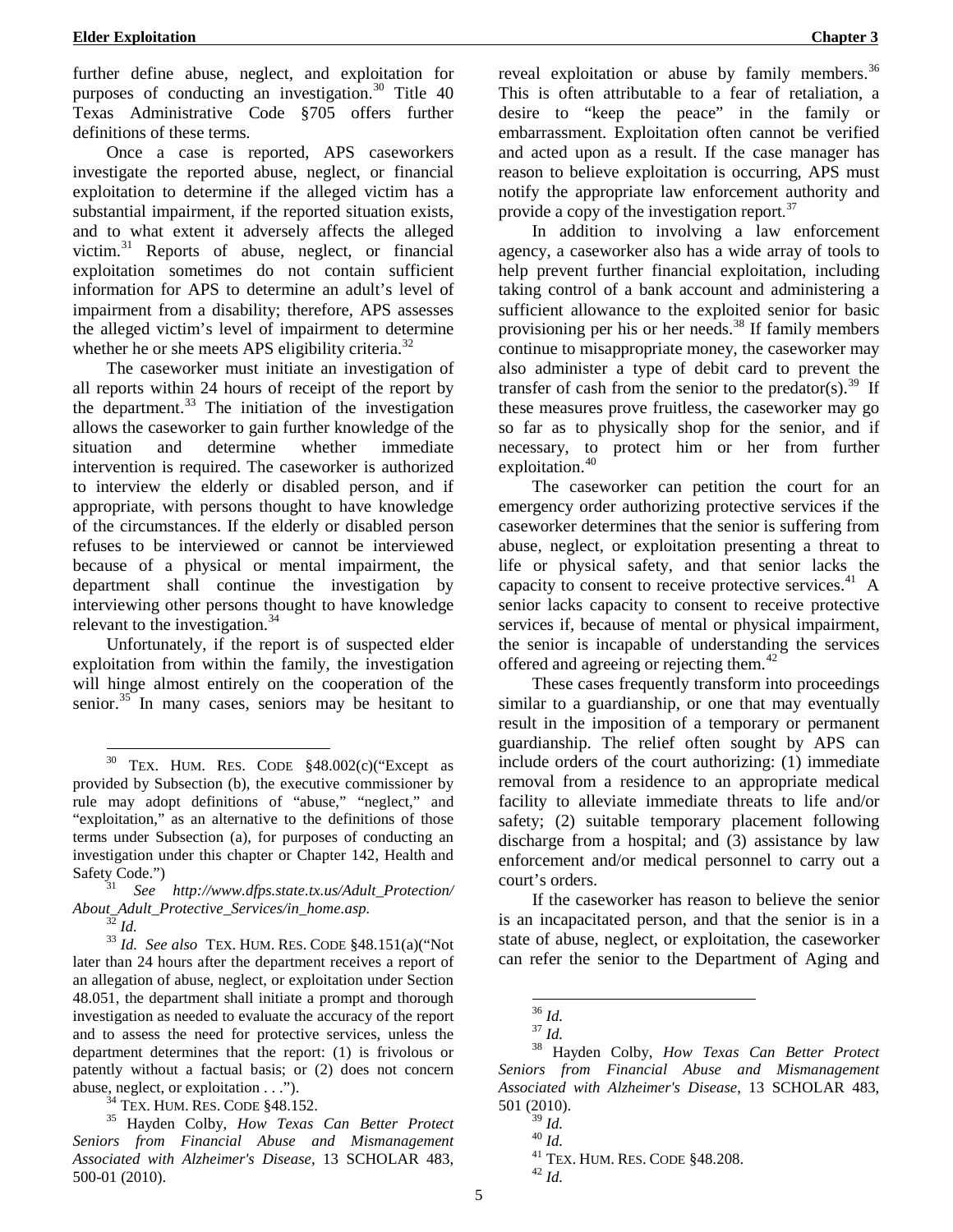Disability Services for guardianship services.<sup>43</sup> However, if there is a less restrictive alternative to a guardianship, the caseworker must pursue this alternative, rather than refer the senior for guardianship services.<sup>[44](#page-15-1)</sup>

The caseworker then completes a comprehensive assessment of the alleged victim's situation. The purpose of the assessment is to determine the alleged victim's eligibility, situation and needs. The assessment process also enables the caseworker to identify and address root causes of abuse, neglect, or financial exploitation.

When reports are validated on cases in the community and protective services are appropriate, APS caseworkers provide or arrange for services to alleviate or prevent further maltreatment. Services may be provided directly by caseworkers, through arrangements with other community resources or purchased by APS on a short-term, emergency basis.

Types of services provided include, but are not limited to, the following:

- Financial assistance for rent and utility restoration;
- Social services;
- Health services;
- Referrals to the Texas Department of Aging and Disability Services (DADS) for guardianship services; and/or
- Referrals to other state or community services.

Instances of abuse or neglect may be reported by calling the abuse hotline at 1-800-252-5400.

#### **D. The Texas Department of Aging and Disability Services (DADS)**

The Texas Department of Aging and Disability Services (DADS) is one of five state agencies<sup>[45](#page-15-2)</sup> that make up the broader Texas health and human services system.<sup>46</sup> These agencies–including DADS–operate under the oversight of the Health and Human Services Commission.<sup>[47](#page-15-4)</sup>

DADS has numerous powers and duties, but they are generally responsible for administering human services programs for the aging and disabled, including:

(1) administering and coordinating programs to provide community-based care and support services to promote independent living for

<span id="page-15-8"></span><span id="page-15-7"></span><span id="page-15-6"></span><span id="page-15-5"></span><span id="page-15-4"></span><span id="page-15-3"></span><span id="page-15-2"></span><span id="page-15-1"></span><span id="page-15-0"></span><sup>43</sup> TEX. HUM. RES. CODE §48.209.<br><sup>44</sup> *Id.* 45 TEX. HUM. RES. CODE §161.002.<br><sup>46</sup>*See http://www.dads.state.tx.us/services/faqsfact/faq/index.html* <sup>47</sup> *Id.*

populations that would otherwise be institutionalized;

- (2) providing institutional care services, including services through convalescent and nursing homes and related institutions under Chapter 242, Health and Safety Code;
- (3) providing and coordinating programs and services for persons with disabilities, including programs for the treatment, rehabilitation, or benefit of persons with developmental disabilities or mental retardation; and
- (4) operating state facilities for the housing, treatment, rehabilitation, or benefit of persons with disabilities, including state schools for persons with mental retardation.<sup>[48](#page-15-5)</sup>

In addition to these administrative duties, DADS also plays an important role as the "eyes and ears" on the ground, as they: advocate for residents of nursing facilities through the office of the state long-term care ombudsman; foster the state and community infrastructure and capacity to serve older residents of this state; ensure the availability of a comprehensive resource for state government and the public on trends related to and services and programs for an aging population; perform all licensing and enforcement activities and functions related to long-term care facilities, including licensing and enforcement activities related to convalescent and nursing homes and related institutions under Chapter 242, Health and Safety Code; perform all licensing and enforcement activities related to assisted living facilities under Chapter 247, Health and Safety Code; perform all licensing and enforcement activities related to intermediate care facilities for persons with mental retardation under Chapter 252, Health and Safety Code; and perform all licensing and enforcement activities and functions related to home and community support services agencies under Chapter 142, Health and Safety Code.<sup>[49](#page-15-6)</sup>

DADS also serves as guardian of the person or estate, or both, for an incapacitated individual in certain circumstances as authorized by the Texas Estates Code. [50](#page-15-7)

Finally, DADS maintains the "employee misconduct registry,<sup>[51](#page-15-8)</sup> which contains information about persons who work at certain elder care facilities or for an individual employer; who are individuals who provide personal care services, active treatment, or any other personal services to a consumer or to an

<sup>&</sup>lt;sup>48</sup> TEX. HUM. RES. CODE §161.071.<br><sup>49</sup> Id.

 $^{50}\,$   $ld.$ 

 $^{51}$  TEX. HEALTH & SAFETY CODE  $\S$  253.007.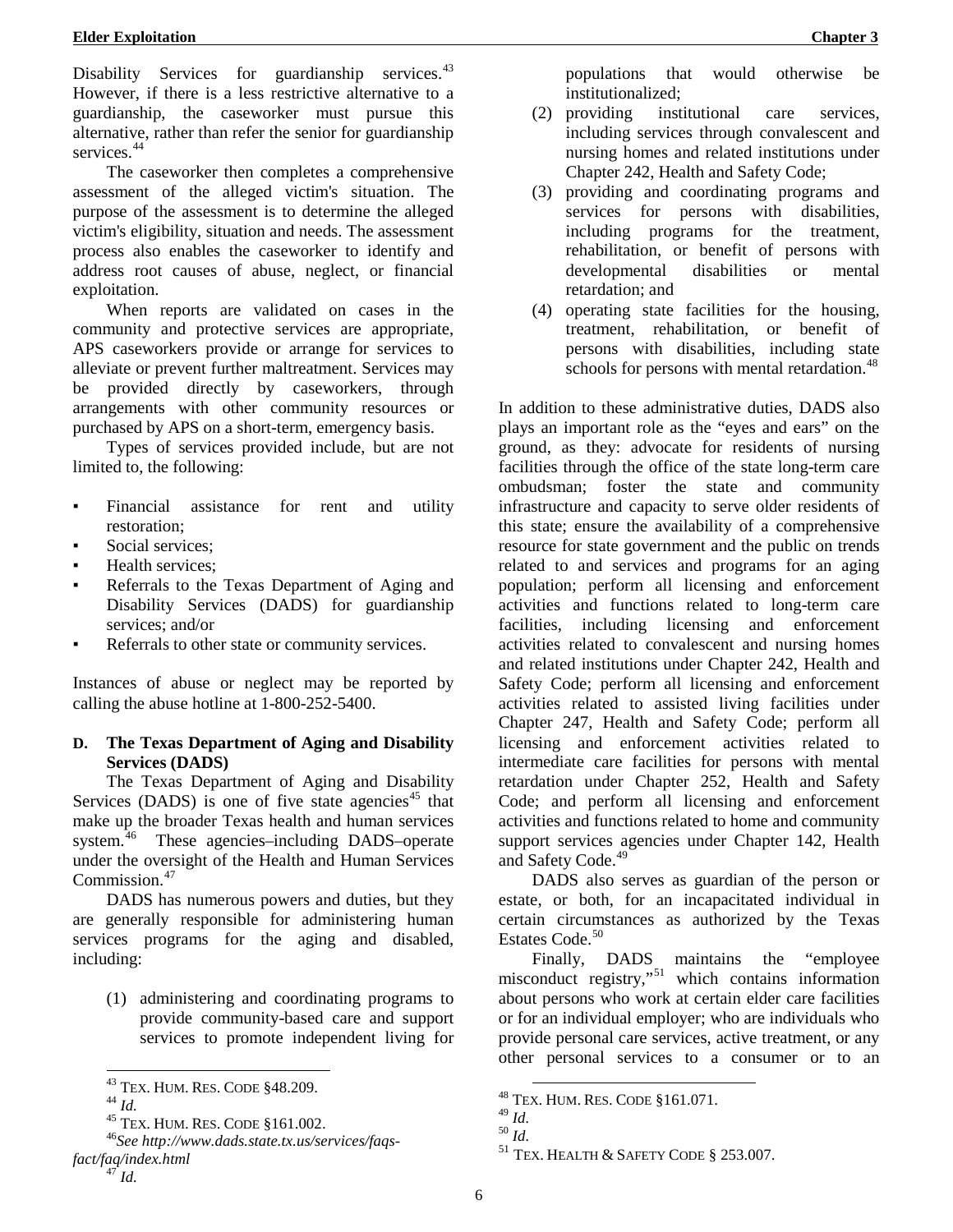individual using the consumer-directed service option, and who are not licensed by an agency of the state to perform the services the employee performs for the individual using the consumer-directed service option or at the facility or is a nurse aide employed by a facility. $52$  This reporting and record keeping function plays a significant role in identifying and "flagging" certain individuals who might present significant exploitation risks.

The state office headquarters is located in the John H. Winters Human Services Complex, 701 W. 51st St., Austin, Texas 78751. The mailing address is P.O. Box 149030, Austin, Texas 78714-9030. The main phone number is 512-438-3011.

#### **IV. THE GUARDIANSHIP ARENA**

It is common for elder exploitation to be uncovered in contested guardianship proceedings. Such exploitation is usually apparent in the facts supporting a temporary guardianship application or a request for injunctive relief. Even when elder exploitation is not discovered in the early stages, it almost certainly comes out during the discovery stages of a contested guardianship proceeding, especially where two or more applicants allege the other is disqualified from serving as guardian.

#### **A. Key Statutes**

Be careful to identify and distinguish the differences between a lack of standing to apply for or contest a guardianship and disqualification to serve as guardian. One is a question of law (standing), while the other is a question of fact (disqualification). [53](#page-16-1) Any person who does not have an adverse interest to the proposed ward may file for, or contest, an application to create, modify or terminate a guardianship.<sup>54</sup> This adverse interest, and thus a person's standing to participate in a guardianship proceeding, may be challenged by filing a *motion in limine*. The burden rests upon the challenged person to prove his or her standing. $55$ 

<span id="page-16-4"></span>Also note that the Texas Estates Code supplies no definition of the phrase "adverse interest" in connection with Section 1055.001. In *Betts v. Brown*, the court applied the rationale often used in determining issues of standing in a decedent's estate when it concluded that an "adverse interest" is one that does not promote the well-being of the ward.<sup>56</sup> A debt owed by a party to the proposed ward may or may not divest them of standing, but even if it does not, the issue will almost always reappear in the context of a challenge to that person's qualification to serve as guardian.<sup>[57](#page-16-5)</sup>

The laundry list of grounds that would disqualify someone from serving as guardian that were formerly listed in Texas Probate Code Section 681 can now be found in separate sections in the Texas Estates Code, starting from Section 1104.351 and ending at Section 1104.358.

#### 1. Incapacity or Inexperience

Texas Estates Code Section 1104.351 defines "inexperience" very broadly and in fact, does not really limit the disqualification to "inexperience" alone. The Section states that a person may not be appointed guardian if the person is "a person who, because of inexperience, lack of education, or *other good reason*, is incapable of properly and prudently managing and controlling the person or estate of the ward."<sup>[58](#page-16-6)</sup> There are almost an infinite number of *good* reasons why someone would be incapable of properly and prudently managing the estate of a ward. For example, a pattern or practice of manipulative or exploitive behavior, even if it's only subtle, can serve as the basis to argue someone should be disqualified.

#### 2. Unsuitability

A person may not be appointed guardian if the person, institution, or corporation is found by the court to be unsuitable.<sup>[59](#page-16-7)</sup> For instance, a ward's husband was considered unsuitable, and was thus disqualified from serving as permanent guardian, because he withheld payments for the ward's nursing home bills while he was her temporary guardian.<sup>[60](#page-16-2)</sup>

#### 3. Notoriously Bad Conduct

"Notoriously bad conduct" allegations – perhaps one of the broadest grounds for opposing someone from being appointed as guardian – can contain numerous acts of elder exploitation. A person may not

*Service*, 981 S.W.2d 211 (Tex.App. – Houson [14th Dist.] 1998).

<span id="page-16-5"></span><span id="page-16-1"></span><span id="page-16-0"></span><sup>52</sup> TEX. HEALTH & SAFETY CODE ANN. § 253.001. <sup>53</sup> *Betts v. Brown*, No. 14-99-00619-CV, 2001 WL 40337, at  $*3$  (Tex. App. – Houston [14<sup>th</sup> Dist.] Jan. 18, 2001 (not designated for publication).

<span id="page-16-7"></span><span id="page-16-6"></span><span id="page-16-3"></span><span id="page-16-2"></span><sup>&</sup>lt;sup>54</sup> TEX. ESTATES CODE §1055.001.<br><sup>55</sup> *In re Miller*, 299 S.W.3d 179 (Tex. App. – Dallas 2009).

 <sup>56</sup> *Betts v. Brown*, No. 14-99-00619-CV, 2001 WL 40337, at  $*3$  (Tex. App. – Houston  $[14<sup>th</sup> Dist.]$  Jan. 18, 2001 (not designated for publication).

<sup>&</sup>lt;sup>57</sup> See *In re Miller*, 299 S.W.3d 179 (Tex. App. – Dallas 2009) (court found standing despite indebtedness to the proposed ward), but compare to *In re Olivares*, No. 07- 07-0275-CV, 2008 WL 5206169, \*2 (Tex. App. – Amarillo Dec. 12, 2008 (not designated for publication) (court found no standing because of indebtedness to the proposed ward).<br><sup>58</sup> TEX. ESTATES CODE §1104.351(2) (emphasis added).<br><sup>59</sup> TEX. ESTATES CODE §1104.352.<br><sup>60</sup> *Trimble v. Texas Dept. of Protective & Regulatory*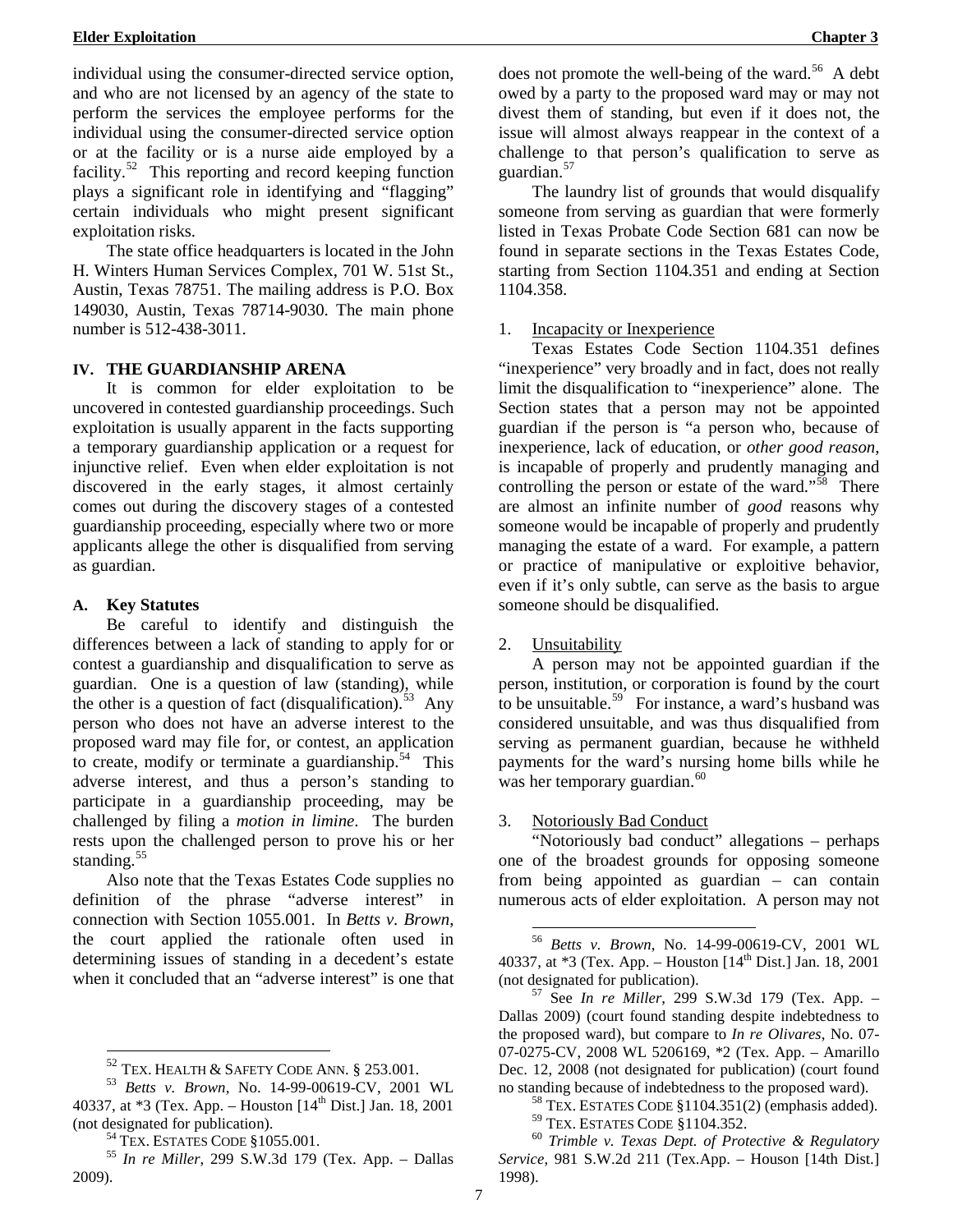be appointed guardian if the person's conduct is notoriously bad.<sup>61</sup> It is presumed to be not in the best interests of a ward or incapacitated person to appoint as guardian of the ward or incapacitated person a person who has been finally convicted of:

- (1) any sexual offense, including sexual assault, aggravated sexual assault, and prohibited sexual conduct;
- (2) aggravated assault;
- (3) injury to a child, elderly individual, or disabled individual;
- (4) abandoning or endangering a child;
- (5) terroristic threat; or
- (6) continuous violence against the family of the ward or incapacitated person.

#### 4. Conflict of Interest

A person may not be appointed guardian if the person: (1) is a party or is a person whose parent is a party to a lawsuit concerning or affecting the welfare of the proposed ward; (2) is indebted to the proposed ward, unless the person pays the debt before appointment; or (3) asserts a claim adverse to the proposed ward or the proposed ward's property.<sup>[62](#page-17-1)</sup>

Texas Estates Code Section 1104.353 contains a savings clause for the first and second grounds. The fact that a person is a party (or their parent is a party) to lawsuit concerning or affecting the welfare of the proposed ward will not serve to disqualify the person if the court: (A) determines that the lawsuit claim of the person who has applied to be appointed guardian is not in conflict with the lawsuit claim of the proposed ward; or (B) appoints a guardian ad litem to represent the interests of the proposed ward throughout the litigation of the ward's lawsuit claim. Similarly, the fact that a person is indebted to the proposed ward will not disqualify the person if the person pays the debt before being appointed as guardian.<sup>[63](#page-17-2)</sup>

The fact that a person has an interest in the ward's property does not necessarily mean there is an actual conflict of interest. A daughter's interest in living in her mother's home and using a joint bank account alone was inadequate to disqualify her as guardian.<sup>[64](#page-17-3)</sup>

#### 5. Disqualified by Declaration

A person may not be appointed guardian if the person is disqualified in a declaration under Texas Estates Code Section  $1104.202(b)$ .<sup>65</sup> The fact that a proposed ward has affirmatively disqualified someone

from serving as their guardian can sometimes reflect the fact that the disqualified person had previously exploited, or attempted to exploit, the proposed ward, or – and this can be more disturbing – that the declaration was executed at the insistence and perhaps undue influence of someone who is exploiting the proposed ward and wishes to insulate their conduct from concerned and good intentioned family members. However, courts might be reluctant to honor the disqualification in a declaration if that disqualification was made when the ward was already incapacitated.<sup>[66](#page-17-1)</sup>

Note that the declaration(s) and designation(s) permitted under Texas Estates Code Section 1104.202 may be made self-proven at any point during the declarant's lifetime.<sup>67</sup> Once self-proven, the Once self-proven, the declaration and/or designation is *prima facie* evidence of the declarant's competency.<sup>68</sup> Discovery in a guardianship frequently focuses upon estate planning documents executed at or around a time of suspected incapacity and/or exploitation. The testimony of estate planning lawyers, attesting witnesses and even notary publics can be critical to determining the validity of declaratory documents that, if misused, might operate to insulate exploitative conduct.

6. Subject to Protective Order for Family Violence

A person found to have committed family violence who is subject to a protective order issued under Chapter 85, Texas Family Code, may not be appointed guardian of a proposed ward or ward who is protected by the protective order.<sup>69</sup> Texas Estates Code Section 1104.358 became effective January 1, 2014 and reflected the disharmony and conflict found in the growing number of guardianship disputes that involved a divorce or family law component. Family violence is a term of art and is defined in the Texas Family Code broadly to include:

- (1) an act by a member of a family or household against another member of the family or household that is intended to result in physical harm, bodily injury, assault, or sexual assault or that is a threat that reasonably places the member in fear of imminent physical harm, bodily injury, assault, or sexual assault, but does not include defensive measures to protect oneself;
- (2) abuse, as that term is defined by Sections  $261.001(1)(C)$ , (E), and (G), by a member of

<span id="page-17-5"></span><span id="page-17-3"></span><span id="page-17-2"></span><span id="page-17-1"></span><span id="page-17-0"></span><sup>61</sup> TEX. ESTATES CODE §1104.353. <sup>62</sup> TEX. ESTATES CODE §1104.354. <sup>63</sup> *Id.* <sup>64</sup> *Hill v. Jones*, 773 S.W.2d 55, 57 (Tex.App. Houston  $[14^{th}$  Dist.] 1989).

<span id="page-17-4"></span><sup>65</sup> TEX. ESTATES CODE §1104.355.

 <sup>66</sup> *See In re Guardianship of Parker*, 275 S.W.3d 623,

<sup>&</sup>lt;sup>67</sup> TEX. ESTATES CODE §§1104.202 – 1104.206.<br><sup>68</sup> TEX. ESTATES CODE §1104.209. <sup>69</sup> TEX. ESTATES CODE §1104.358.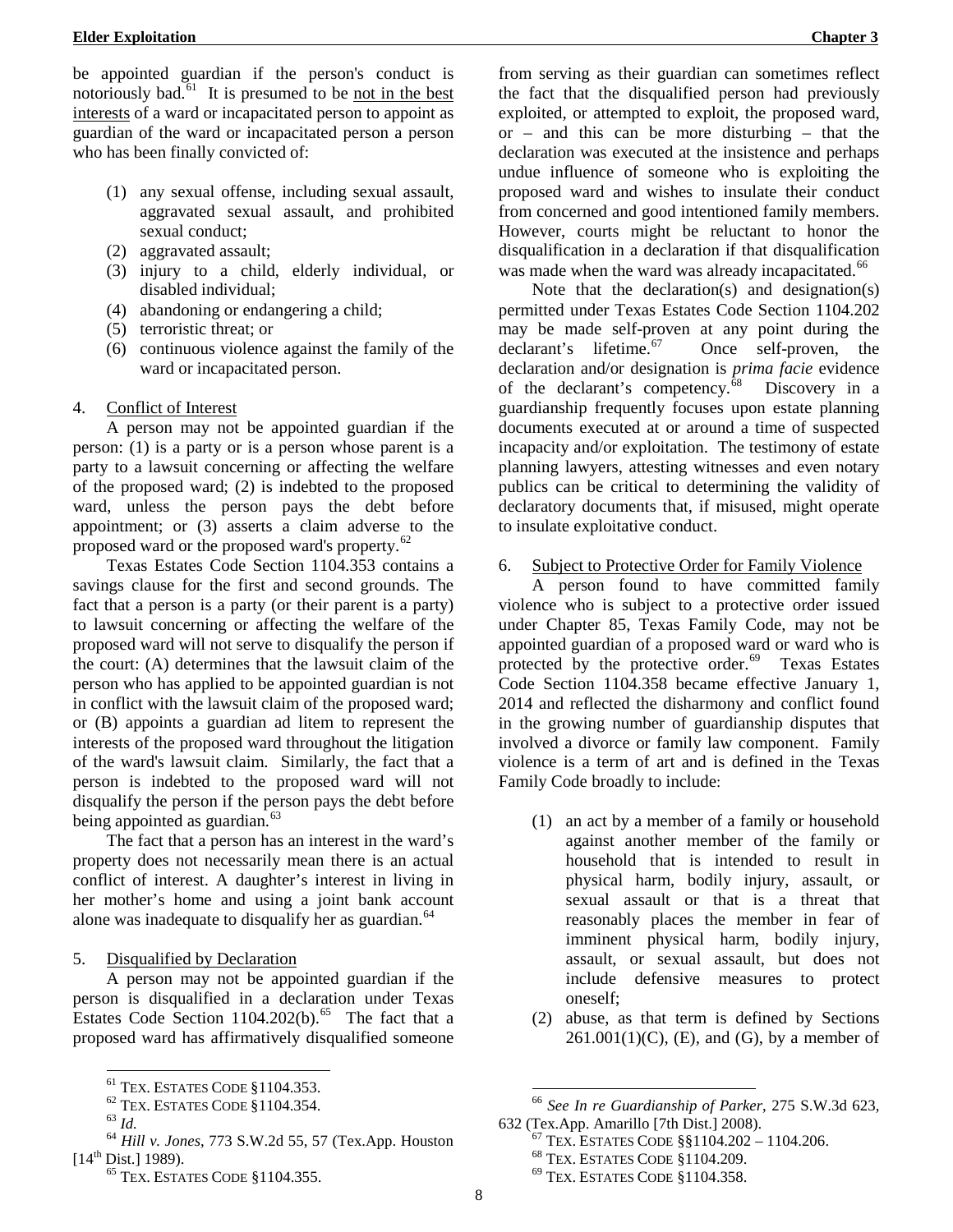a family or household toward a child of the family or household; or

(3) dating violence, as that term is defined by Section 71.0021.<sup>[70](#page-18-0)</sup>

### **B. Access to Criminal History Records**

The Texas Estates Code provides a procedure whereby the criminal histories of proposed guardians (even proposed temporary guardians) are to be obtained, reviewed, and taken into consideration when determining who to appoint as guardian. This can, however, have only a limited effect on identifying elderly predators, as many types of elder exploitation do not, and will not, show up on the criminal radar.

#### 1. General Rule

With a few exceptions, the clerk of the county having venue of the proceeding for the appointment of a guardian has a duty to obtain criminal history record information that is maintained by the Department of Public Safety (DPS) or the Federal Bureau of Investigation (FBI) identification division relating to the following persons:

- (1) a private professional guardian;
- (2) each person who represents or plans to represent the interests of a ward as a guardian on behalf of the private professional guardian;
- (3) each person employed by a private professional guardian who will: (A) have personal contact with a ward or proposed ward; (B) exercise control over and manage a ward's estate; or (C) perform any duties with respect to the management of a ward's estate;
- (4) each person employed by or volunteering or contracting with a guardianship program to provide guardianship services to a ward of the program on the program's behalf; or
- (5) any other person proposed to serve as a guardian under this title, including a proposed temporary guardian and a proposed successor guardian, other than the ward's or proposed ward's family member or an attorney (the "General Rule") $^{71}$  $^{71}$  $^{71}$

The clerk may charge a \$10 fee to recover the costs of obtaining criminal history record information referenced above.<sup>[72](#page-18-2)</sup>

### 2. Exceptions

<span id="page-18-5"></span><span id="page-18-4"></span><span id="page-18-3"></span><span id="page-18-0"></span>The county clerk does not have a duty to obtain a criminal history record under three circumstances.

First, Texas Estates Code Section 1104.403 alleviates this duty if not later than the 10th day before the date of the hearing to appoint a guardian, a person submits to the clerk a copy of the person's criminal history record information required under Section  $1104.402(a)(5)$  that the person obtains not earlier than the 30th day before the date of the hearing from: (1) the Department of Public Safety; or (2) the Federal Bureau of Investigation (the "Self-Reporting Exception").<sup>[73](#page-18-3)</sup>

Second, the clerk is not required to obtain criminal history record information for a person who holds a certificate issued under Section 155.102, Government Code (dealing with private professional guardians), or a provisional certificate issued under Section 155.103, Government Code, if the guardianship certification program of the Judicial Branch Certification Commission conducted a criminal history check on the person before issuing or renewing the certificate (the "Private Professional Guardian Exception")<sup>[74](#page-18-4)</sup> Even then, however, the board shall provide to the clerk the criminal history record information that was obtained from the Department of Public Safety or the Federal Bureau of Investigation if the court requests it.<sup>[75](#page-18-5)</sup>

Third, the clerk is not required to obtain criminal history record information in cases where, under Texas Estates Code Section 1104.406, the Department of Aging and Disability Services (DADs) has an independent duty to obtain the criminal records. This may occur, for example, where an individual is or will be providing guardianship services for a ward of DADs or a ward referred by DADs.<sup>[76](#page-18-0)</sup>

### 3. Confidentiality

Criminal history record information obtained or provided under Texas Estates Code Section 1104.402 (the General Rule), 1104.403 (the Self-Reporting Exception), or 1104.404 (the Private Professional Guardian Exception) is privileged and confidential and is for the exclusive use of the court. The criminal history record information may not be released or otherwise disclosed to any person or agency except on court order or consent of the person being investigated.<sup>[77](#page-18-1)</sup> The county clerk may destroy the criminal history record information after the information is used for the purposes authorized by this subchapter.<sup>[78](#page-18-2)</sup>

9

<span id="page-18-1"></span><sup>&</sup>lt;sup>70</sup> TEX. FAM. CODE §71.004.<br><sup>71</sup> TEX. ESTATES CODE §1104.402.<br><sup>72</sup> TEX. ESTATES CODE §1104.402.

<span id="page-18-2"></span>

<sup>&</sup>lt;sup>73</sup> TEX. ESTATES CODE §1104.403.<br><sup>74</sup> TEX. ESTATES CODE §1104.404.<br><sup>75</sup> *Id.* <sup>76</sup> TEX. ESTATES CODE §1104.406(a).<br><sup>77</sup> TEX. ESTATES CODE §1104.405.<br><sup>78</sup> *Id*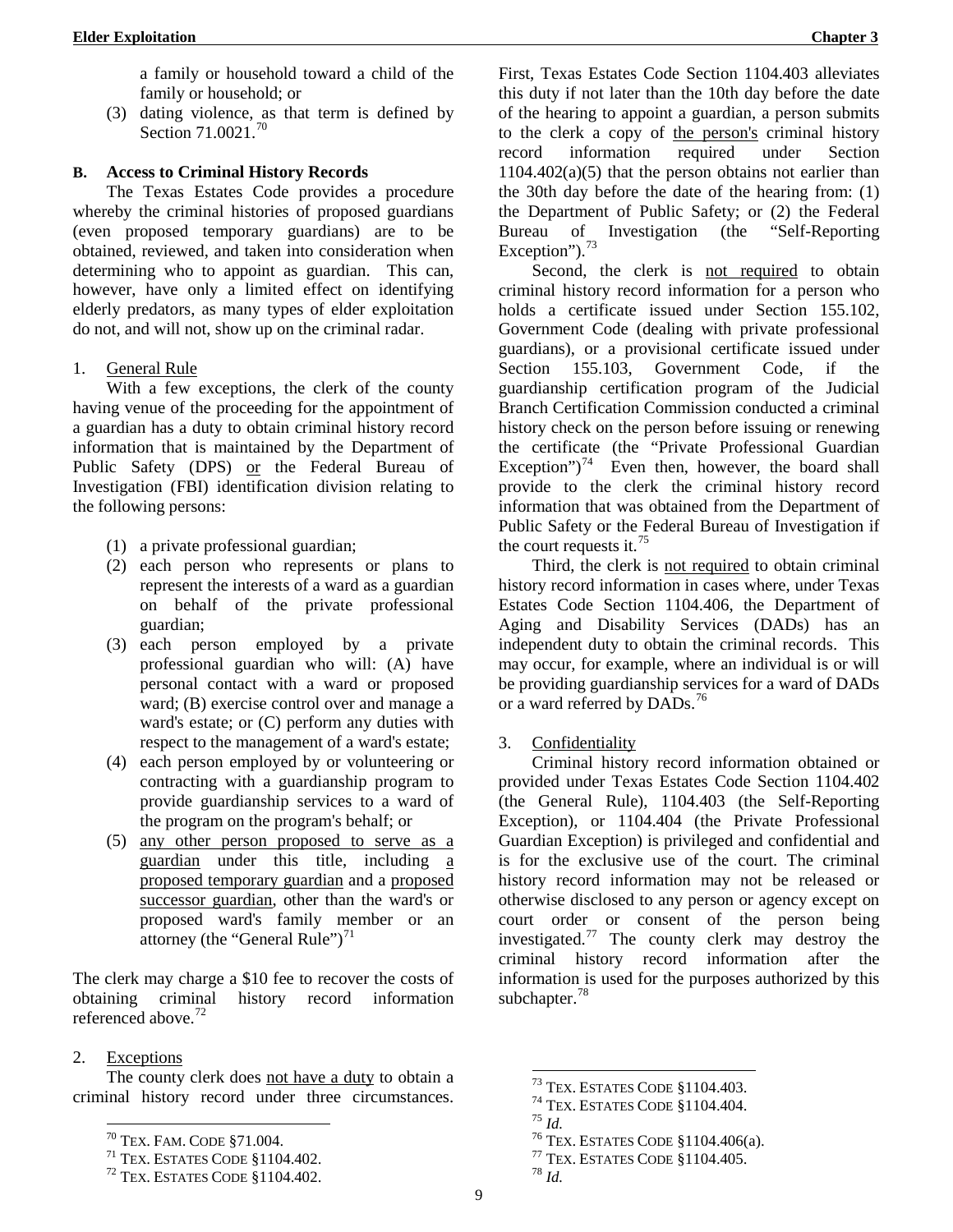- (1) appoint, remove, or continue the appointment of a private professional guardian, a guardianship program, or the department; or
- (2) appoint any other person proposed to serve as a guardian under this title, including a proposed temporary guardian and a proposed successor guardian, other than the ward's or proposed ward's family member or an attorney.<sup>[79](#page-19-0)</sup>

### **C. Procedure**

1. Court-Initiated Procedure to Appoint a Guardian

If a court has probable cause to believe that a person is incapacitated and does not have a guardian, the court can appoint a guardian ad litem or a court investigator to investigate the person's conditions and circumstances to determine whether the person is indeed incapacitated, and whether a guardianship is necessary.[80](#page-19-1) 

A written letter or certificate from a physician who has examined the person, or an information letter about the person submitted by an interested person can establish the probable cause required for court-initiated procedure.<sup>[81](#page-19-2)</sup> An information letter must describe the nature and degree of the person's alleged incapacity, and state whether the person is in imminent danger of serious impairment to the person's physical health, safety, or estate. $82$  Additionally, if the interested Additionally, if the interested person submitting the information letter is also a family member of the alleged incapacitated person, the information letter must be signed and sworn to before a notary public by the interested person, and must include a written declaration signed by the interested person under penalty of perjury that the information is true and to the best of the person's knowledge. $83$ These requirements ensure that a potential guardianship is not in and of itself a form of elder exploitation; disgruntled family members cannot threaten to initiate a guardianship for a senior based on sheer spite, lest they commit perjury.

After the court-appointed guardian ad litem or court investigator completes an investigation, he or she must file an application for the appointment of a guardian of the person and/or estate, if he or she believes that the person is incapacitated and that a guardianship is necessary.[84](#page-19-5)

<span id="page-19-5"></span><span id="page-19-4"></span><span id="page-19-3"></span>

2. Initiation of Proceeding for Appointment of Guardian

Any person without an adverse interest may file an application for guardianship when a proposed ward becomes incapacitated and the need for guardianship arises.<sup>85</sup>

The application for appointment of a guardian must state the nature and degree of the alleged incapacity, which is accomplished by including a written letter or certificate from a physician.<sup>[86](#page-19-7)</sup> A court may not grant an application to create a guardianship unless the applicant presents this letter or certificate to the court. $87$  The letter or certificate must be dated no earlier than 120 days before the application is filed, and it must be based on an examination performed no earlier than 120 days before the application is filed, assuring that the medical evidence of incapacity is recent.<sup>[88](#page-19-1)</sup>

Service and notice requirements associated with the application for guardianship also act as procedural safeguards against elder exploitation. When an application for guardianship is filed, the court clerk must issue a citation stating that the application was filed, the name of the proposed ward, the name of the applicant, and the name of the proposed guardian, if different than the applicant.<sup>[89](#page-19-2)</sup> This citation must be posted, and it must cite all persons interested in the welfare of the proposed ward to appear at the time and place stated in the notice if those persons wish to contest the application.<sup>[90](#page-19-3)</sup>

A proposed ward must be personally served with citation to appear and answer an application for guardianship.<sup>91</sup> The proposed ward's parents and The proposed ward's parents and spouse are also entitled to personal service.  $92$ Additionally, the applicant for guardianship must mail a copy of the application and a notice containing information required in the citation to

- (1) each adult child of the proposed ward;
- (2) each adult sibling of the proposed ward;
- (3) the administrator of a nursing home facility or similar facility in which the proposed ward resides;
- (4) the operator of a residential facility in which the proposed ward resides;
- (5) a person whom the applicant knows to hold a power of attorney signed by the proposed ward;

- -
- <sup>89</sup> TEX. ESTATES CODE §1051.102.

10

<span id="page-19-2"></span>

<span id="page-19-7"></span><span id="page-19-6"></span><span id="page-19-1"></span><span id="page-19-0"></span><sup>&</sup>lt;sup>79</sup> TEX. ESTATES CODE §1104.409.<br><sup>80</sup> TEX. ESTATES CODE §1102.001.<br><sup>81</sup> TEX. ESTATES CODE §1102.002.<br><sup>82</sup> TEX. ESTATES CODE §1102.003(a)(9-10).<br><sup>83</sup> *Id.* 84 TEX. ESTATES CODE §1102.004.

<sup>&</sup>lt;sup>85</sup> TEX. ESTATES CODE §1055.001.<br><sup>86</sup> TEX. ESTATES CODE §1101.001(b)(4).<br><sup>87</sup> TEX. ESTATES CODE §1101.103.<br><sup>88</sup> *Id.* 

<sup>90</sup> *Id.*

<sup>91</sup> TEX. ESTATES CODE §1051.103. <sup>92</sup> *Id.*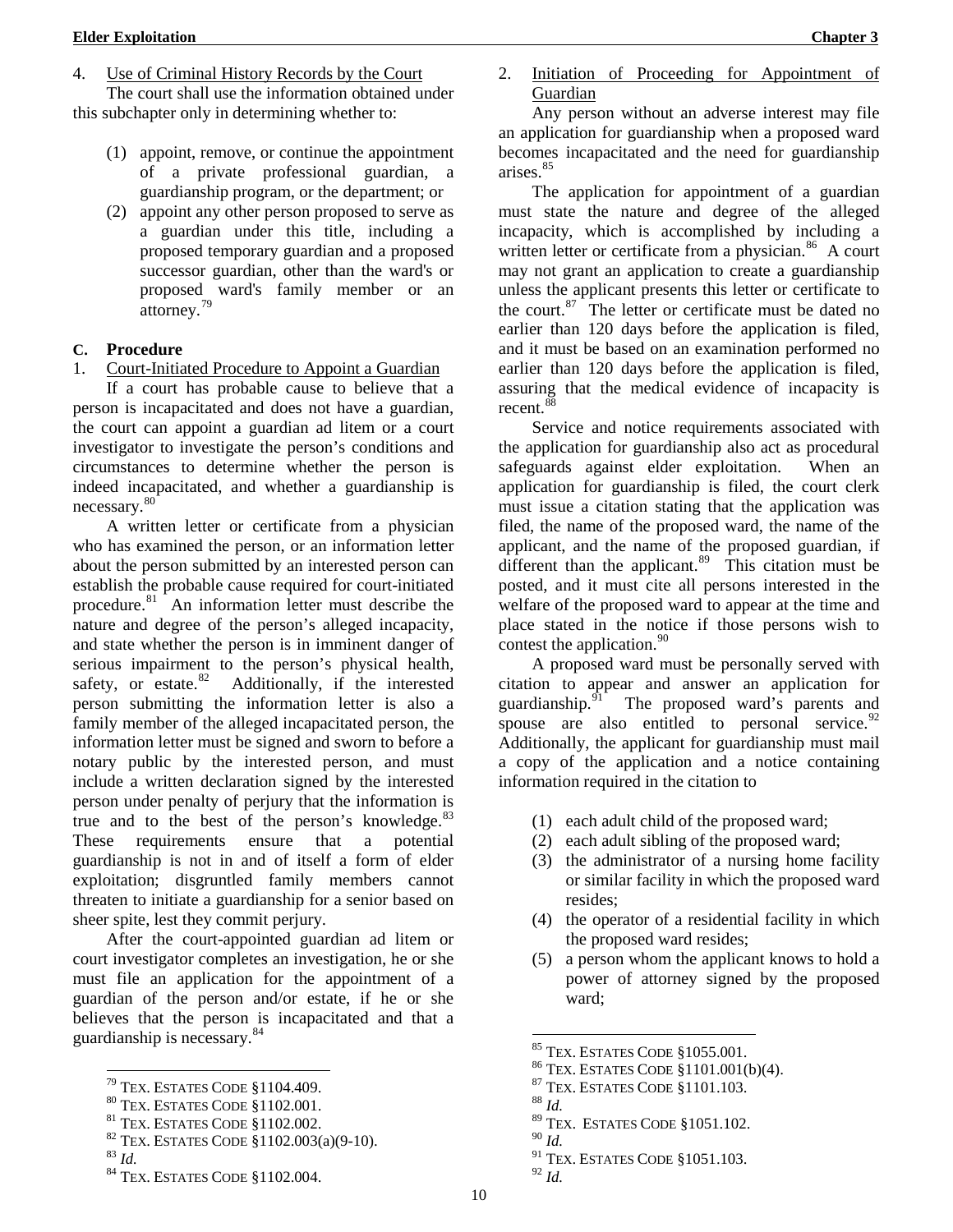- (6) a person designated to serve as guardian of the proposed ward by a written declaration, if the applicant knows of the existence of the declaration;
- (7) a person designated to serve as guardian of the proposed ward in the probated will of the last surviving parent, if the declarant is deceased and the applicant knows of the existence of the declaration;
- (8) a person designated to serve as guardian of the proposed ward by a written declaration of the proposed ward's last surviving parent, if the declarant is deceased and the applicant knows of the existence of the declaration; and
- (9) each person named as another relative within the third degree by consanguinity in the application if the proposed ward's spouse and each of the proposed ward's parents, adult siblings, and adult children are deceased or there is no spouse, parent, adult sibling, or adult child*. [93](#page-20-0)*

#### 3. Investigation

On the filing of an application for guardianship, a statutory probate court must appoint a court investigator to investigate the circumstances of the proposed guardianship and determine whether a less restrictive alternative to guardianship is appropriate.  $94$ The court also may appoint a court visitor to evaluate the proposed ward on the court's own motion or on the request of any interested person, including the proposed ward.<sup>[95](#page-20-2)</sup>

The court must appoint an attorney ad litem to represent the legal interests of the proposed ward, and advocate on their behalf. [96](#page-20-3) The attorney ad litem is provided copies of all of the current records in the guardianship case, and may have access to all of the proposed ward's relevant medical, psychological, and intellectual testing records.[97](#page-20-4) Within a reasonable amount of time before the hearing on the application for guardianship, the attorney ad litem must interview the proposed ward and discuss the law and facts of the case, the proposed ward's legal options regarding the disposition of the case, and the grounds on which the guardianship is sought. $98$  The appointment of an attorney ad litem provides a senior who is facing elder exploitation the confidential opportunity to bring to light any abuse.

4. Hearing

A court must have a hearing on an application for the appointment of a guardian: consideration by submission of a motion or application is prohibited.<sup>9</sup> A proposed ward is entitled to a jury trial on request.<sup>[100](#page-20-7)</sup>

At the hearing for appointment of a guardian, the court will inquire as to whether the proposed ward can feed, clothe, and shelter himself or herself, care for himself or herself, and manage his or her property or financial affairs. $101$  The court will inquire into the qualifications, abilities, and capabilities of the person seeking to be appointed guardian.<sup>102</sup> Importantly, a proposed ward must be present at the hearing unless the court determines that a personal appearance is not necessary.[103](#page-20-0)

If the court finds that the proposed ward is totally without capacity to care for himself or herself and manage his or her property, the court may appoint a guardian of the proposed ward's person and/or  $\text{estate}.^{104}$  $\text{estate}.^{104}$  $\text{estate}.^{104}$ 

#### 5. Guardian of the Estate Must Act with Court Permission

The Texas Estates Code imposes a myriad of duties on a guardian of the estate, and a guardian must obey these legal obligations or face removal. The numerous requirements ensure that a ward does not face exploitation within the guardianship, as the guardian must account to the court for every action.

Not later than the  $30<sup>th</sup>$  day after the guardian's date of qualification, a guardian must file with the county clerk an inventory of all of the ward's property that has come into the guardian's possession or about which the guardian has knowledge.<sup>105</sup> This inventory must set out an appraisement of the fair market value of each item in the inventory on the date the guardian was appointed.<sup>[106](#page-20-3)</sup> If the judge does not approve the inventory, the judge must enter an order stating so, and requiring the filing of another inventory.<sup>[107](#page-20-4)</sup> On the written complaint of any interested person that something has not been included in the inventory, the guardian will be cited to appear and show cause why he or she should not be required to file another inventory.[108](#page-20-5)

A guardian is required to exercise the judgment and care under the circumstances then prevailing that a

<span id="page-20-9"></span><span id="page-20-8"></span><span id="page-20-7"></span><span id="page-20-6"></span><span id="page-20-0"></span> $^{93}$  Tex. Estates Code §1051.104.<br><sup>94</sup>Tex. Estates Code §1054.151.

<span id="page-20-3"></span><span id="page-20-2"></span><span id="page-20-1"></span> $^{95}$ TEX. ESTATES CODE §1054.001. 97 TEX. ESTATES CODE §1054.003. 97 TEX. ESTATES CODE §1054.003.

<span id="page-20-5"></span><span id="page-20-4"></span><sup>98</sup> TEX. ESTATES CODE §1054.004.

<sup>&</sup>lt;sup>99</sup> TEX. ESTATES CODE §1055.051.<br><sup>100</sup> TEX. ESTATES CODE §1101.052.<br><sup>101</sup> TEX. ESTATES CODE §1101.051.<br><sup>102</sup> *Id.*<br><sup>103</sup> *Id.*<br><sup>104</sup> TEX. ESTATES CODE §1101.151.<br><sup>105</sup> TEX. ESTATES CODE §1154.054.<br><sup>107</sup> TEX. ESTATES CODE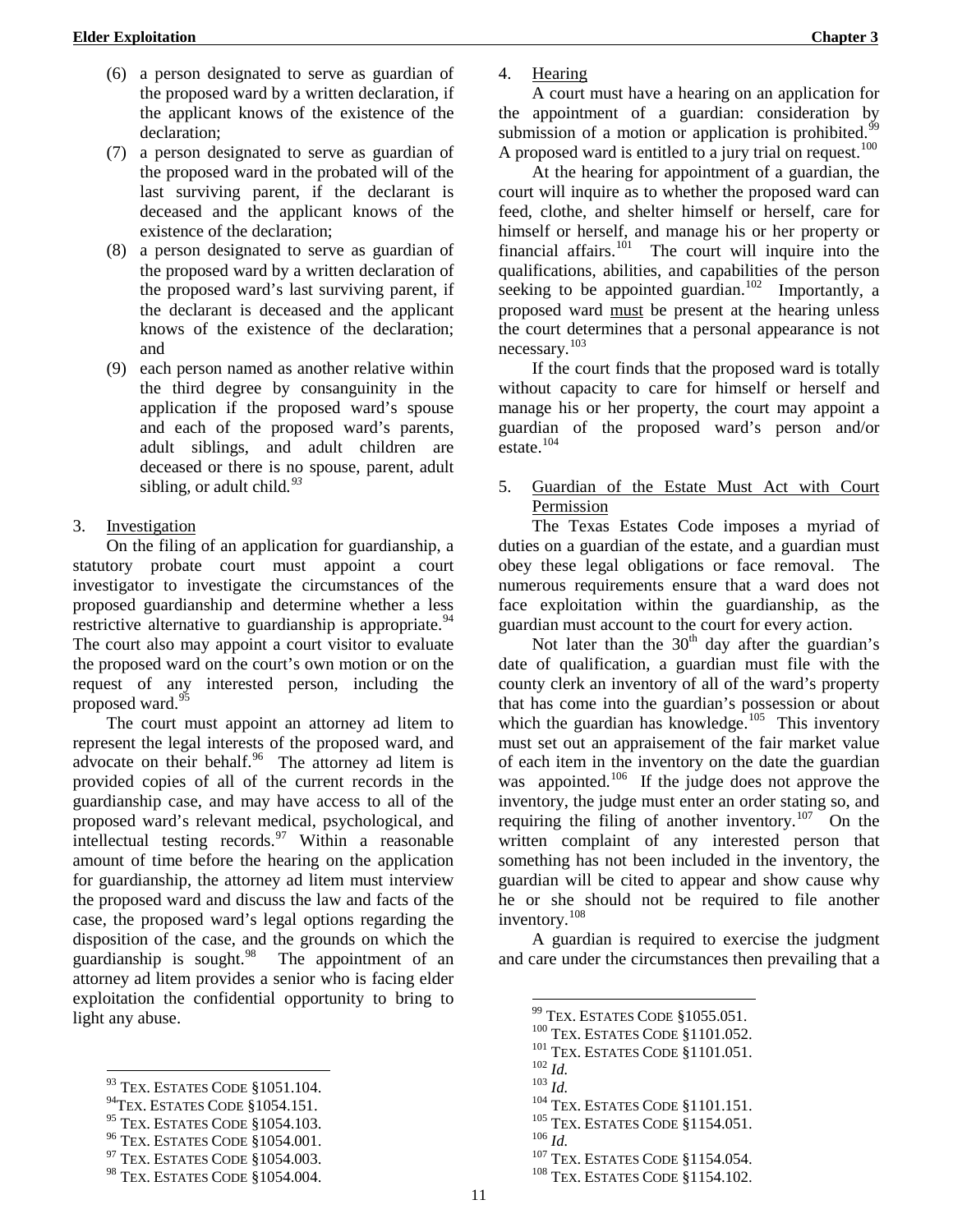person of ordinary prudence, discretion, and intelligence exercises in the management of the person's own affairs.<sup>109</sup> A guardian cannot sell property of the ward, or lease it for more than one year, without first obtaining court permission. $110$ interested person can file an opposition to the sale, or apply to sell other property of the estate.<sup>111</sup> If the property is indeed sold, the guardian must file a report on the sale of the property, and the court must hold a hearing to determine the adequacy of the report. $112$ 

#### 6. Annual Reviews

As a "checks and balances" feature, guardianship authority expires annually if it is not renewed. Each year, the guardian of the estate, and/or the guardian of the person, must provide to the court certain information about the guardianship. The guardian of the estate must file an annual account that details any changes to the ward's estate that have occurred during the previous year of the guardianship.<sup>113</sup> Similarly, a guardian of the person must file an annual report that describes the status of the ward, including his or her residence, doctor's visits, and living arrangements.<sup>[114](#page-21-5)</sup>

Additionally, every year the court must review the guardianship to determine whether the guardianship should be continued, modified, or terminated.<sup>115</sup> In making this determination, courts may review any report prepared by a court investigator, guardian ad litem, or court visitor.<sup>116</sup> The court may also conduct a hearing or review an annual account or annual report.<sup>117</sup>

The requirement that the court annually review the guardianship, combined with the annual account and annual report prepared by the guardian(s), establishes a high degree of accountability and preemptively halts elder exploitation.

The restrictions placed on a guardian's ability to invest the ward's estate and the court's related supervisory power serve as another level of protection for the ward during the pendency of a guardianship. These investment provisions are found in Texas Estate Code Sections 116.001 through 116.205. The guardian of the estate has a duty to invest the ward's estate that meets a certain conservative standard set forth in Texas Estates Code Section 1161.003 within 180 days after the guardian qualifies, or alternatively, make application to invest the funds in another manner the

court approves.<sup>[118](#page-21-0)</sup> The court has the ability, on its own motion, to cite the guardian to appear and show cause why the estate is not invested or not properly invested.<sup>[119](#page-21-1)</sup>

### 7. Modification and Closing of Guardianships

Once a guardianship is established, the ward is not necessarily trapped in the guardianship. Rather, there are ample opportunities for the ward, or any person interested in the ward's welfare, to ask the court to modify or close the guardianship. Courts seek the opportunity to maintain a narrowly-tailored guardianship and embrace circumstances that might permit a guardianship's conclusion by way of restoration of a ward's capacity. As stated above, every year the court must review the guardianship to determine whether the guardianship should be continued, modified, or terminated.<sup>[120](#page-21-2)</sup>

A guardianship lasts until the ward is no longer incapacitated, or passes away. When the ward or any interested person seeks by written application to terminate or modify the guardianship, then if the court finds by a preponderance of the evidence that the ward is no longer partially or fully incapacitated, the court may close the guardianship.<sup>[121](#page-21-3)</sup> If the court finds by a preponderance of the evidence that the current nature and degree of the ward's incapacity warrants a modification of the guardianship, the court may modify the guardianship accordingly.<sup>122</sup>

Moreover, at any time, the ward may request an order for closing or modifying the guardianship by writing an informal letter to the court.<sup>[123](#page-21-5)</sup> Anyone who knowingly interferes with the transmission of the request will be guilty of contempt of court.<sup>[124](#page-21-6)</sup> Once the court receives the letter, it must appoint the court investigator or a guardian ad litem to investigate the circumstances described in the letter, and determine whether the ward is no longer incapacitated or whether the guardianship should be modified.<sup>[125](#page-21-7)</sup> If the guardianship should be closed or modified, the court investigator or guardian ad litem must file an application to do so on the ward's behalf. $126$ 

### **V. COURT INVESTIGATORS**

Court investigators are those persons appointed by the judge of a statutory probate court under Texas Government Code Section 25.0025 to essentially be

- 
- 
- 120 TEX. ESTATES CODE §1201.052.<br>
121 TEX. ESTATES CODE §1202.153.<br>
122 *Id.*<br>
123 TEX. ESTATES CODE §1202.054.<br>
124 *Id.* 125 *Id.* 126 *Id*

12

<span id="page-21-2"></span>

<span id="page-21-1"></span><span id="page-21-0"></span><sup>&</sup>lt;sup>109</sup> Tex. ESTATES CODE §1161.002.<br>
<sup>110</sup> Tex. ESTATES CODE §1158.001.<br>
<sup>111</sup> Tex. ESTATES CODE §1158.254.<br>
<sup>112</sup> Tex. ESTATES CODE §1158.551, §1158.552.<br>
<sup>113</sup> Tex. ESTATES CODE §1163.002, §1163.001.<br>
<sup>114</sup> Tex. ESTATES

<span id="page-21-5"></span><span id="page-21-4"></span><span id="page-21-3"></span>

<span id="page-21-6"></span>

<span id="page-21-8"></span><span id="page-21-7"></span>

 $^{118}$  Tex. Estates Code  $\S 1161.051.$   $^{119}$  Tex. Estates Code  $\S 1161.007.$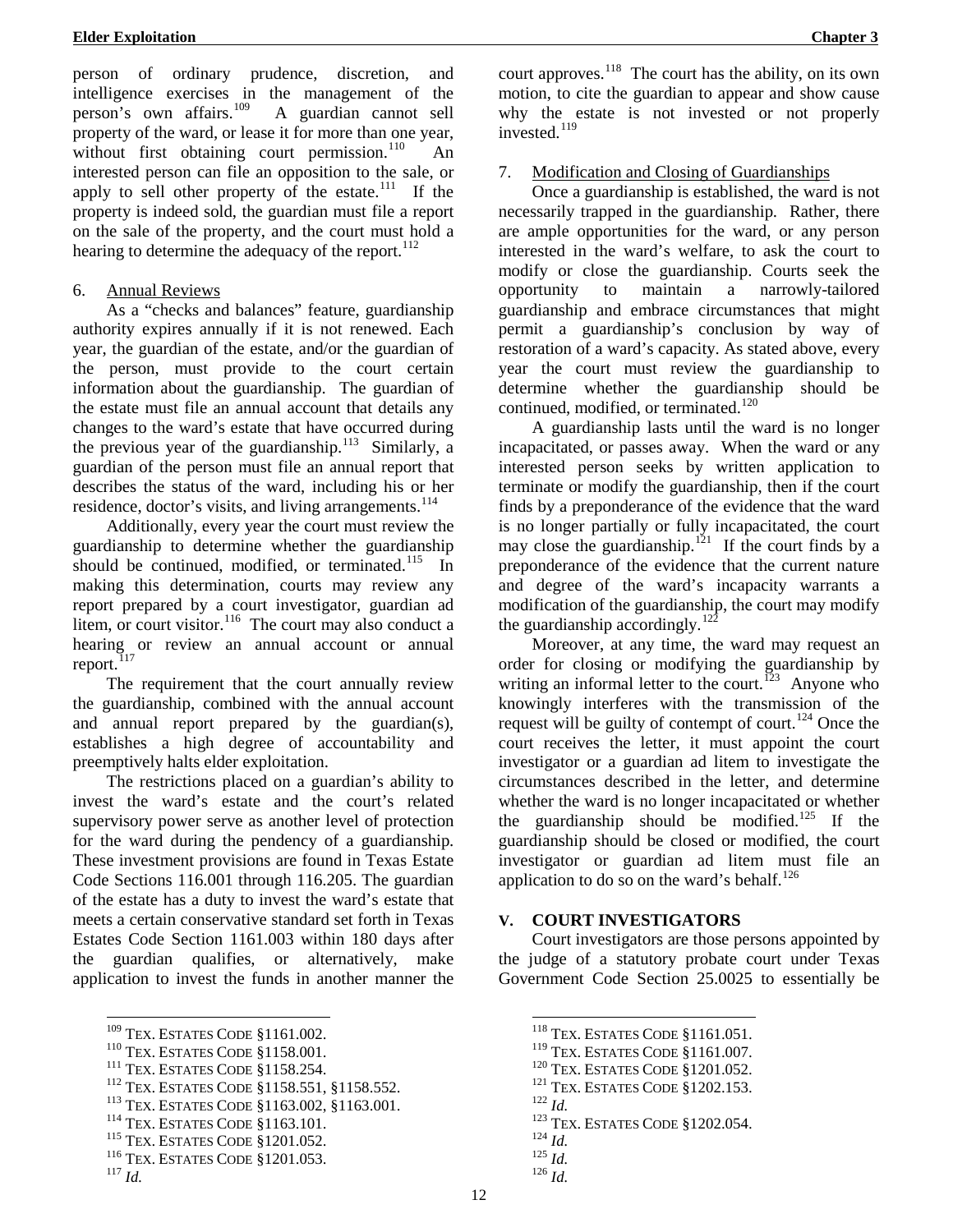<span id="page-22-7"></span>the "eyes and ears" of the Court. (Texas Government Code Section 25.0025 directs the judge of a statutory probate court to appoint at least one court investigator– although the commissioners court can authorize additional investigators).<sup>[127](#page-22-0)</sup> In their role, they are often on the front lines of spotting elder exploitation.

#### **A. General Duties**

A court investigator has several key duties. First, when a guardianship application is filed, a court investigator is appointed to investigate the circumstances alleged in the application to determine whether a less restrictive alternative to guardianship is appropriate.<sup>128</sup>

Second, a court investigator is required to perform the following "general duties": (1) supervise a court visitor program (discussed below) and, in that capacity, serve as the chief court visitor; (2) investigate a complaint received from any person about a guardianship and report to the judge, if necessary; and (3) perform other duties as assigned by the judge or required by this title. $^{129}$  $^{129}$  $^{129}$ 

Except where a guardianship is created only because the appointment of a guardian for a person is necessary for the person to receive funds from a governmental source, each statutory probate court is required to operate a court visitor program to assess the conditions of wards and proposed wards.<sup>[130](#page-22-3)</sup> At any time before a guardian is appointed for a proposed ward or during the pendency of a guardianship of the person or estate, a court may appoint a court visitor to evaluate the ward or proposed ward and provide a written report on: (1) the request of any interested person, including the ward or proposed ward; or (2) the court's own motion.<sup>[131](#page-22-4)</sup> Within  $14$  days after the court visitor performs an evaluation of the ward or proposed ward, the court visitor is required to file a sworn report containing certain specific information.<sup>[132](#page-22-5)</sup>

#### **B. Report**

A court investigator is required to file with the court a report containing the court investigator's findings and conclusions after conducting an investigation under Texas Estates Code Section 1054.151 (general investigation of guardianship and consideration of least restrictive alternatives) or Section 1054.152 (the general duties).<sup>[133](#page-22-6)</sup> In a contested case, the court investigator must provide copies of the report of the court investigator's findings and conclusions to the attorneys for the parties before the earlier of: (1) the seventh day after the date the court investigator completes the report; or (2) the 10th day before the date the trial is scheduled to begin.<sup>[134](#page-22-5)</sup> Disclosure to a jury of the contents of a court investigator's report is subject to the Texas Rules of Evidence. $135$ 

#### **C. Mandatory Duties to Report or Investigate Abuse or Neglect**

It is important to note that the Texas Estates Code essentially tells us that third persons cannot rely on court investigators to report elder exploitation (*See*  Texas Estates Code §1054.154, stating that nothing in the court investigator provisions supersedes any duty or obligation of another to report or investigate abuse or neglect under any statute of this state).

#### **VI. ELDER FINANCIAL SAFETY CENTER**

Typically, the issue of elder financial safety or financial insecurity in a political subdivision is assigned to or handled by independent entities such as [l](#page-22-7)aw enforcement, courts, public and private social services agencies and the like. As outlined above, elder financial safety is a national concern being discussed and addressed at all levels of government and in most communities. Whether elder financial insecurity stems from inadequate resources, insufficient education, lack of access to services, isolation, predatory persons and entities in the community or diminished physical or mental capacity, it seldom improves without strategic intervention.

In poignant testimony to the U. S. Senate Special Committee on Aging in March of 2011, legendary actor Mickey Rooney said that he "suffered silently" for years from elder financial abuse. The tragic story of Brooke Astor, the New York philanthropist, and her son Anthony Marshall, who was convicted and served prison time for elder financial abuse/theft as well as the multitude of stories less famous person who are victimized by family members, caregivers, and other people in the community are painful evidence of the need for specific and coordinated action.

A case of elder financial exploitation in Dallas County, Texas garnered significant local and national media attention in June 2011. The case, known as *4949 Swiss Avenue,* involved 88 year old socialite Mary Ellen Bendtsen and theft of her entire estate by strangers. This case focused attention on serious gaps in protections afforded to a vulnerable segment of the Dallas County community.

The Dallas County Elder Financial Safety Center ("EFSC") is a novel approach that meshes the interrelated missions and interests of both public and

<span id="page-22-1"></span><span id="page-22-0"></span><sup>&</sup>lt;sup>127</sup> TEX. GOV'T CODE §25.0025.<br><sup>128</sup> TEX. ESTATES CODE §1054.151.<br><sup>129</sup> TEX. ESTATES CODE §1054.152.

<span id="page-22-4"></span><span id="page-22-3"></span><span id="page-22-2"></span><sup>&</sup>lt;sup>130</sup> TEX. ESTATES CODE §§1054.101, 1054.102.<br><sup>131</sup> TEX. ESTATES CODE §1054.103.<br><sup>132</sup> TEX. ESTATES CODE §1054.104.<br><sup>133</sup> TEX. ESTATES CODE §1054.153.

<span id="page-22-6"></span><span id="page-22-5"></span>

 <sup>134</sup> *Id*. 135 *Id*.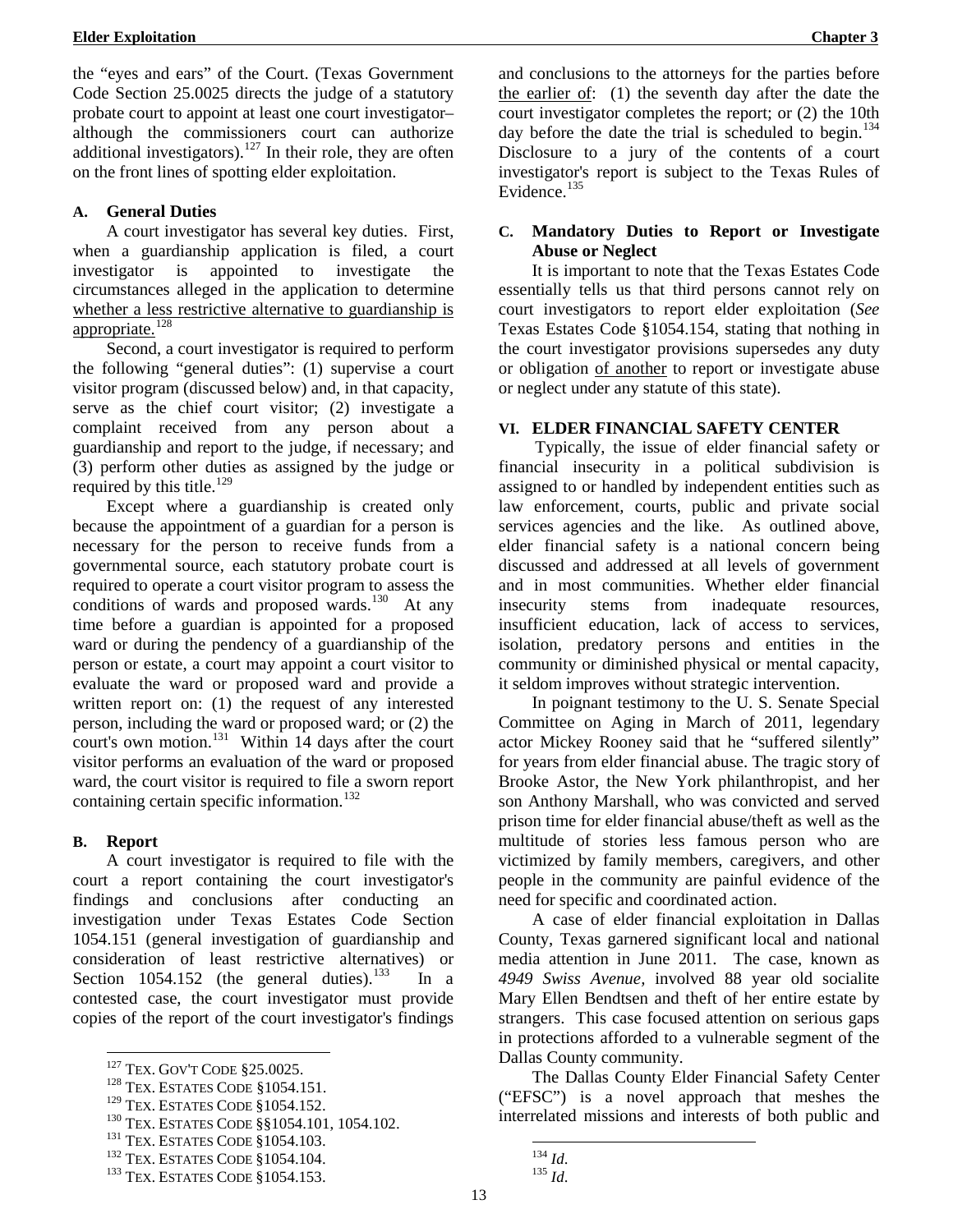private entities into a collaborative attack on the issue that threatens the elderly in Dallas County, Texas. It is a collaborative attack on the issue that threatens the elderly in Dallas County, Texas. It is a centralized intake portal for making reports of elder financial safety concerns, for referral of information regarding elder financial abuse, exploitation or fraud to the appropriate point of contact to investigate the information and for obtaining resources to deal with safety concerns. The principal collaborators of the EFSC are the Senior Citizens of Greater Dallas d/b/a The Senior Source ("The Senior Source"), The Dallas County Probate Courts ("The Courts") and the Dallas County District Attorney's Office ("The DA's Office").

In the planning states of EFSC, the collaborators defined their respective roles and relationships in memoranda of understanding and established anticipated outcomes within their respective organizations. In addition, the collaborators determined that a shared and customized client database and staff coordination could eliminate duplicative services, augment the impact of services, increase response time, and provide economies of scale advantages. In sum, the interface between the governmental sector, i.e. the Courts and the D.A.'s office, and the private sector, i.e., The Senior Source, offered the opportunity to enhance the timely delivery of services by each organization.

Utilizing a very generous grant of \$3.9 million over 5 years from the W. W. Caruth, Jr. Foundation-Communities Foundation of Texas, the EFSC has dedicated staff positions in each collaborating entity, equipment and training materials, funding for education programming and community outreach, and assessment tools. EFSC does not supplant the responsibilities of any collaborating entity and it increases access to appropriate services for the elderly. Its staff cultivates helpful relationships with any and all agencies engaged in ensuring financial security, including agencies such as Consumer Credit Counseling Service of Greater Dallas.

The Senior Source is a multifaceted private social services agency that has served the elderly in Dallas for more than 50 years. It has been at the forefront of the issue of elder financial safety. In the context of the EFSC, it provides prevention services from inadequate financial resources and from exploitation. Services include, but are not limited to, employment services, financial counseling, benefits counseling, money management, budgeting, insurance counseling and income tax services. In addition, the staff can provide debt management counseling and cautionary counseling regarding scams, fraudulent schemes and best practices for financial security. The Senior Source utilizes cooperative relationships with other private

agencies and public entities to augment its available services to the elderly.

The DA's office created the Elder Abuse Unit in connection with the EFSC, to handle cases involving the financial abuse and exploitation of elderly victims. The Elder Abuse Union investigates and prosecutes cases received through referrals from the EFSC, as wells as directly from law enforcement and various state agencies. Through, EFSC, the prosecutors within the Elder Abuse Unit at the DA's office will also provide training for law enforcement in how to better recognize and investigate these types of crimes.

The Probate Courts of Dallas County and the Court Investigators Office deal with all application for guardianship of the person and/or estate and provide ongoing monitoring and assessment of existing guardianships pursuant to the statues discussed above.

To access the EFSC, an individual may call (214) 525-6130 or (214) 823-5700 or email efsc@theseniorsource.org. Also, information may be obtained from the Dallas County government website on the Probate Courts webpages at www.dallascounty.org.

### **VII. ETHICALLY DEALING WITH OR REPORTING CRIMINAL BEHAVIOR**

# **A. Myths about Criminal Reporting**

Unfortunately, sometimes a lawyer's own client is the person committing elder exploitation. The Texas Disciplinary Rules of Professional Conduct prohibit lawyers from assisting or counseling a client in conduct that the lawyer believes is fraudulent or criminal. However, a lawyer can and should still take affirmative action by attempting to dissuade the client from committing criminal actions, and to persuade the client to correct actions already taken.

In regards to the conduct of third persons, in many civil cases, the conduct of an opposing party or even a non-party can rise to the level of criminal conduct involving the neglect, abuse, or exploitation of the elderly. Many attorneys improperly believe they can never report criminal behavior during the pendency of a civil matter. In fact, in many situations, an attorney may have a mandatory legal obligation to report certain kinds of criminal conduct to the authorities. Generally speaking, if reporting the criminal conduct is appropriate for purposes other than merely attempting to gain an advantage in a civil dispute, then a lawyer should consider alerting the authorities.

Protecting the client is a lawyer's primary duty. Therefore, if a lawyer suspects that the client has become incapacitated and is being exploited, the lawyer must take action to protect the client from such exploitation. The lawyer may pursue the appointment of a guardian for the client by contacting persons designated in the client's estate planning documents,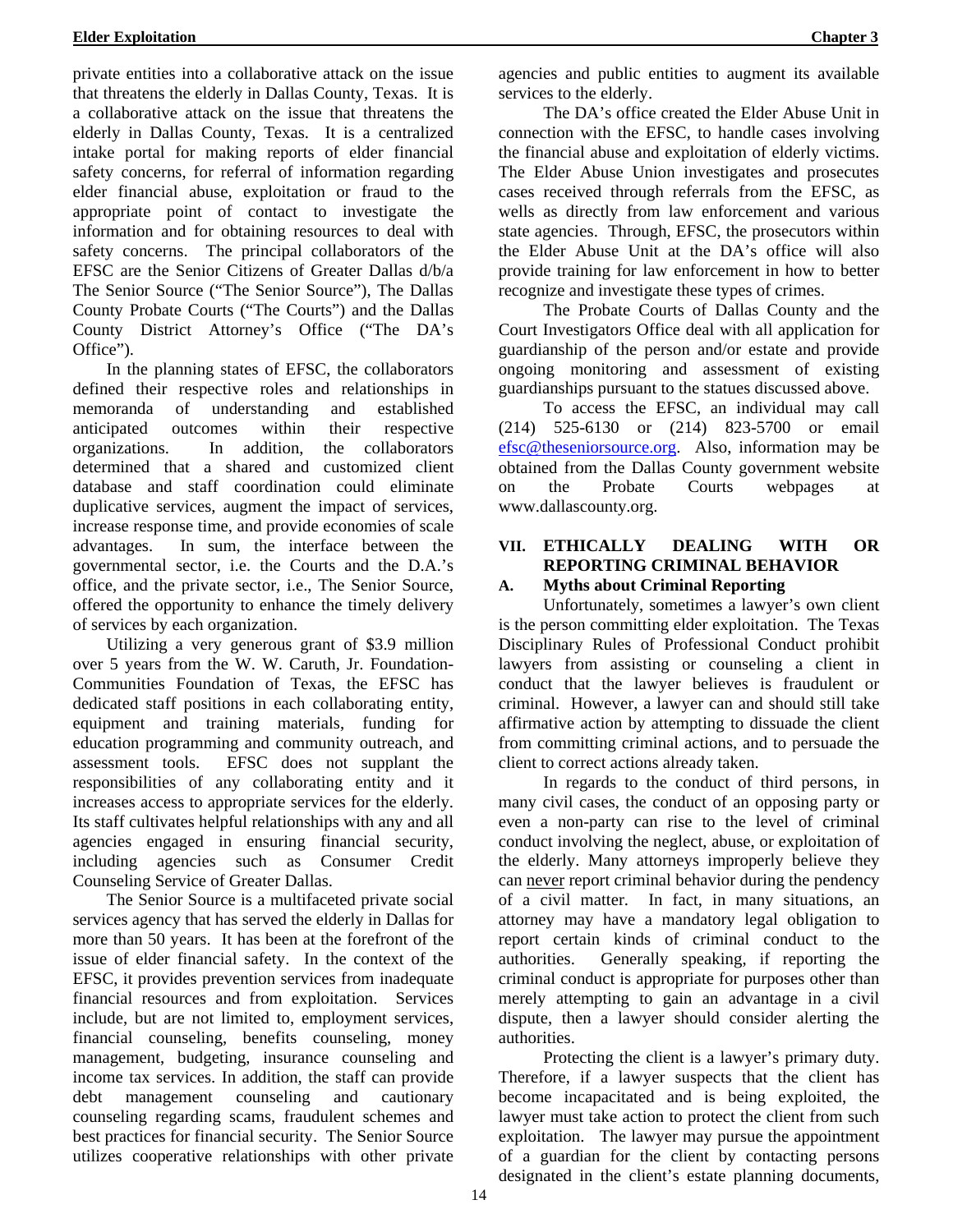writing an information letter to the court, or by contacting the client's family members.

### **B. The Texas Disciplinary Rules of Professional Conduct**

1. Duties When the Client is the Person Committing Exploitation

Elder exploitation is a serious matter, and it does not become less serious simply because an attorney's client is the one committing the exploitation. Perhaps the best starting point to understanding an attorney's role with respect to a client whom the attorney suspects or has reason to believe is committing elder exploitation is to recognize that a lawyer shall not assist or counsel a client in conduct that the lawyer believes is criminal or fraudulent. $140$ 

In the normal course of representing a client, a lawyer will regularly counsel the client about the likely consequences that may result from the client's conduct. The mere fact that a client uses a lawyer's advice in a course of action that is criminal or fraudulent, does not, of itself, make a lawyer a party to the course of action.<sup>[141](#page-24-1)</sup>

When a lawyer has confidential information clearly establishing that a client is likely to commit a criminal or fraudulent act that is likely to result in substantial injury to the financial interests or property of another, the lawyer shall promptly make reasonable efforts under the circumstances to dissuade the client from committing the crime or fraud.<sup>[142](#page-24-2)</sup> When a lawyer has confidential information clearly establishing that the lawyer's client has committed a criminal or fraudulent act in the commission of which the lawyer's services have been used, the lawyer shall make reasonable efforts under the circumstances to persuade the client to take corrective action.<sup>[143](#page-24-3)</sup>

In other words, the first step for the lawyer concerning criminal conduct that the client appears reasonably likely to commit is to dissuade the client, while the first step for the lawyer regarding criminal conduct that has already been committed by the client is to attempt to persuade the client to take corrective action.

A lawyer may, but is not required to, disclose confidential information under Tex. Disciplinary Rules of Prof'l Conduct R. 1.05(c):

(4) When the lawyer has reason to believe it is necessary to do so in order to comply with a court order, a Texas Disciplinary Rule of Professional Conduct, or other law (read: Tex. Hum. Res. Code § 48.051 dealing with elder exploitation)

(7) When the lawyer has reason to believe it is necessary to do so in order to prevent the client from committing a criminal or fraudulent act.

(8) To the extent revelation reasonably appears necessary to rectify the consequences of a client's criminal or fraudulent act in the commission of which the lawyer's services had been used.

In situations where disclosure is discretionary, the lawyer must weigh preventing harm on one hand, and preserving confidential information on the other:

When the threatened injury is grave, the lawyer's interest in preventing the harm may be more compelling than the interest in preserving confidentiality of information. As stated in sub-paragraph  $(c)(7)$ , the lawyer has professional discretion, based on reasonable appearances, to reveal both privileged and unprivileged information in order to prevent the client's commission of any criminal or fraudulent act.<sup>[144](#page-24-4)</sup>

In exercising discretion under Tex. Disciplinary Rules of Prof'l Conduct R. 1.05(c), the lawyer should consider a variety of factors, including:

The magnitude, proximity, and likelihood of the contemplated wrong, the nature of the lawyer's relationship with the client and with those who might be injured by the client, the lawyer's own involvement in the transaction, and factors that may extenuate the client's conduct in question. In any case a disclosure adverse to the client's interest should be no greater than the lawyer believes necessary to the purpose. Although preventive action is permitted by paragraphs (c) and (d), failure to take preventive action does not violate those paragraphs. But see paragraphs (e) and (f). Because these rules do not define standards of civil liability of lawyers for professional conduct, paragraphs (c) and (d) do not create a duty on the lawyer to make any disclosure

<sup>&</sup>lt;sup>140</sup> TEX. DISCIPLINARY RULES OF PROF'L CONDUCT R.

<span id="page-24-1"></span><span id="page-24-0"></span><sup>1.02(</sup>c).  $^{141}$  TEX. DISCIPLINARY RULES OF PROF'L CONDUCT R. 1.02, cmt. 7.<br><sup>142</sup> TEX. DISCIPLINARY RULES OF PROF'L CONDUCT R.

<span id="page-24-2"></span>

<span id="page-24-4"></span><span id="page-24-3"></span><sup>1.02(</sup>d).<br><sup>143</sup> TEX. DISCIPLINARY RULES OF PROF'L CONDUCT R. 1.02(e).

 <sup>144</sup> TEX. DISCIPLINARY RULES OF PROF'L CONDUCT R. 1.05, cmt. 13.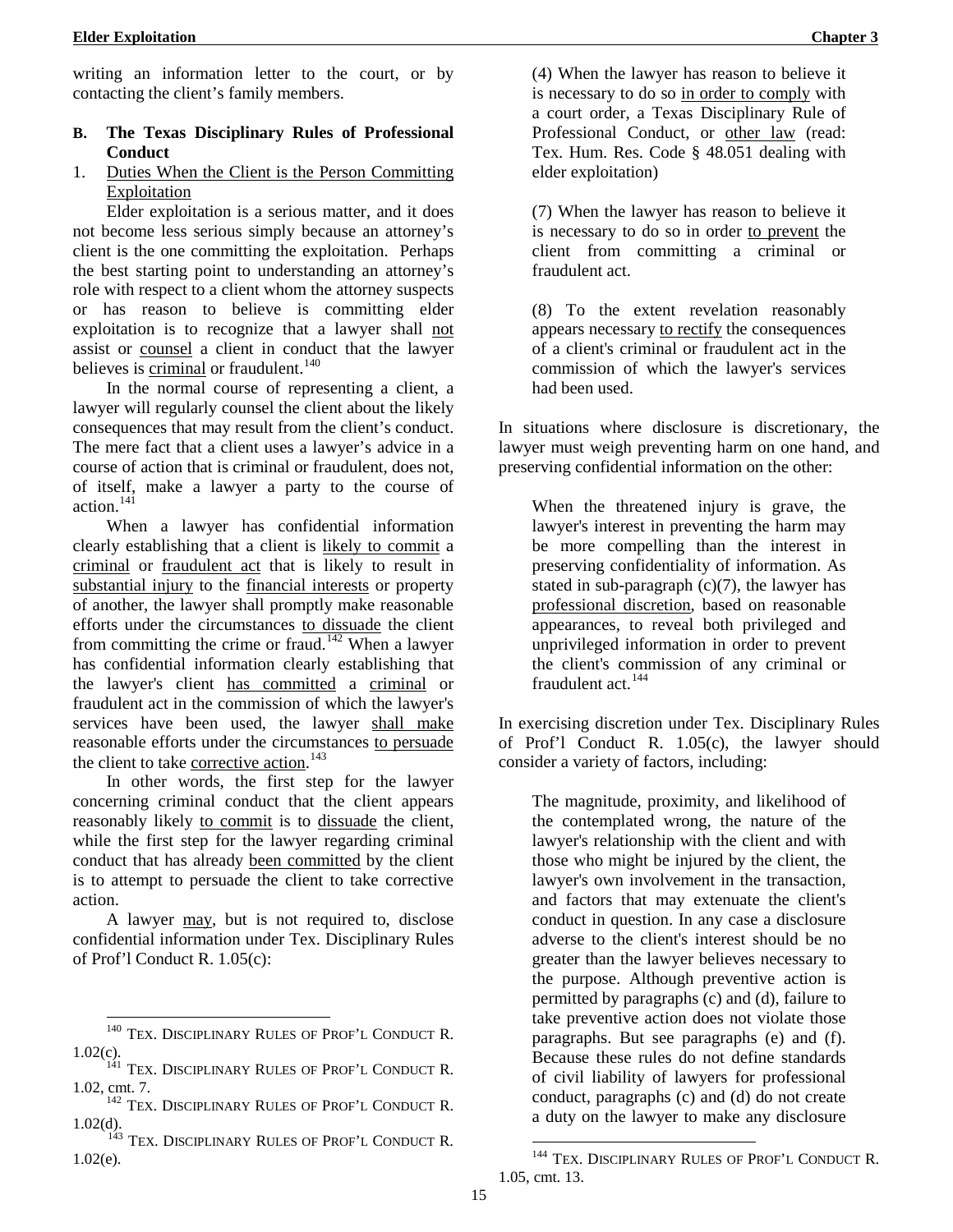and no civil liability is intended to arise from the failure to make such disclosure.<sup>[145](#page-25-0)</sup>

In certain situations, however, disclosure is mandatory. When a lawyer has confidential information clearly establishing that a client is likely to commit a criminal or fraudulent act that is likely to result in death or substantial bodily harm to a person, the lawyer shall reveal confidential information to the extent revelation reasonably appears necessary to prevent the client from committing the criminal or fraudulent act.<sup>[146](#page-25-1)</sup>

2. Duties When a Third Person is the One who is Committing Exploitation

Texas Disciplinary Rule of Professional Conduct 4.04 states in relevant part that a lawyer shall not present, participate in presenting, or threaten to present criminal or disciplinary charges solely to gain an advantage in a civil matter.<sup>[147](#page-25-2)</sup> Such conduct is prohibited since "using or threatening to use the criminal process solely to coerce a party in a private matter improperly suggests that the criminal process can be manipulated by private interests for personal gain."[148](#page-25-3) It is important to note, however, that Rule 4.04 does not serve as an absolute bar against an attorney reporting criminal conduct of third persons to the authorities. For example, an attorney is allowed to give any notice required by law or applicable rules of practice or procedure as prerequisite to instituting criminal charges (unless the underlying criminal charges were made without probable cause).<sup>[149](#page-25-4)</sup>

3. Duties When the Client is the One Being Exploited

Texas Disciplinary Rule of Professional Conduct 1.02(g) mandates that a lawyer who reasonably believes that the client lacks capacity shall take action to appoint a legal guardian for the client, if such action is necessary to protect the client.

To initiate action to appoint a legal guardian for the client, a lawyer may contact individuals named in the client's estate planning documents that appoint persons to make medical and financial decisions. If the client does not have these estate planning documents, or if they do not designate any individuals, the lawyer can send to court an information letter regarding the potential incapacity. Such a letter must comply with

Texas Estates Code Section 1102.002.<sup>[150](#page-25-5)</sup> Upon receipt of this letter, the court will appoint a court investigator or guardian ad litem to investigate the client's circumstances and determine whether a guardianship is necessary. Alternatively, the lawyer may file an application for guardianship of the client, requesting that the court appoint an independent third party selected by the court.

Lastly, if the lawyer knows family members of the client, the lawyer may contact them and discuss the concerns about the client's possible incapacity.

#### **C. Mandatory Reporting–Tex. Hum. Res. Code § 48.051**

Generally, a person who has cause to believe that an elderly or disabled person is in a state of abuse, neglect, or exploitation, has a mandatory duty to report such activity immediately to the Department of Protective and Regulatory Services.<sup>[151](#page-25-1)</sup> The duty applies to everyone with knowledge of the possible abuse, neglect, or exploitation, including attorneys, without exception, even if such knowledge is obtained during the scope of the person's employment or whose professional communications are generally confidential.<sup>[152](#page-25-6)</sup>

The report should can be made either orally or in writing and must include: (1) the name, age, and address of the elderly or disabled person; (2) the name and address of any person responsible for the elderly or disabled person's care; (3) the nature and extent of the elderly or disabled person's condition; (4) the basis of the reporter's knowledge; and (5) any other relevant information.<sup>[153](#page-25-2)</sup>

#### **D. Criminal Penalties for Failing to Report or Making False Reports**

Knowingly failing to report elder abuse, neglect, or exploitation is a Class A misdemeanor.<sup>[154](#page-25-7)</sup> A Class A misdemeanor is punishable by: (1) a fine not to exceed \$4,000; (2) confinement in jail for a term not to exceed one year; or  $(3)$  both such fine and confinement.<sup>[155](#page-25-8)</sup>A person also commits a Class A misdemeanor if the person knowingly or intentionally reports information that the person knows is false or lacks factual foundation. [156](#page-25-9)

<span id="page-25-5"></span><span id="page-25-0"></span> $^{145}$  Tex. DISCIPLINARY RULES OF PROF'L CONDUCT R. 1.05, cmt. 14.<br><sup>146</sup> Tex. Disciplinary Rules of Prof'l Conduct R.

<span id="page-25-6"></span><span id="page-25-2"></span><span id="page-25-1"></span><sup>1.05(</sup>e).  $^{147}$  TEX. DISCIPLINARY RULES OF PROF'L CONDUCT R.

<span id="page-25-9"></span><span id="page-25-8"></span><span id="page-25-7"></span><span id="page-25-4"></span><span id="page-25-3"></span> $4.04(b)(1)$ .<br><sup>148</sup> Tex. Disciplinary Rules of Prof'l Conduct R, 4.04, cmt. 2. <sup>149</sup> *Id.*

<sup>&</sup>lt;sup>150</sup> Tex. ESTATES CODE §1102.002.<br><sup>151</sup> Tex. HUM. RES. CODE § 48.051.<br><sup>152</sup> Tex. HUM. RES. CODE ANN. § 48.051(B).<br><sup>153</sup> Tex. HUM. RES. CODE ANN. § 48.051(d).<br><sup>154</sup> Tex. HUM. RES. CODE ANN. § 48.052.<br><sup>155</sup> Tex. PENAL CODE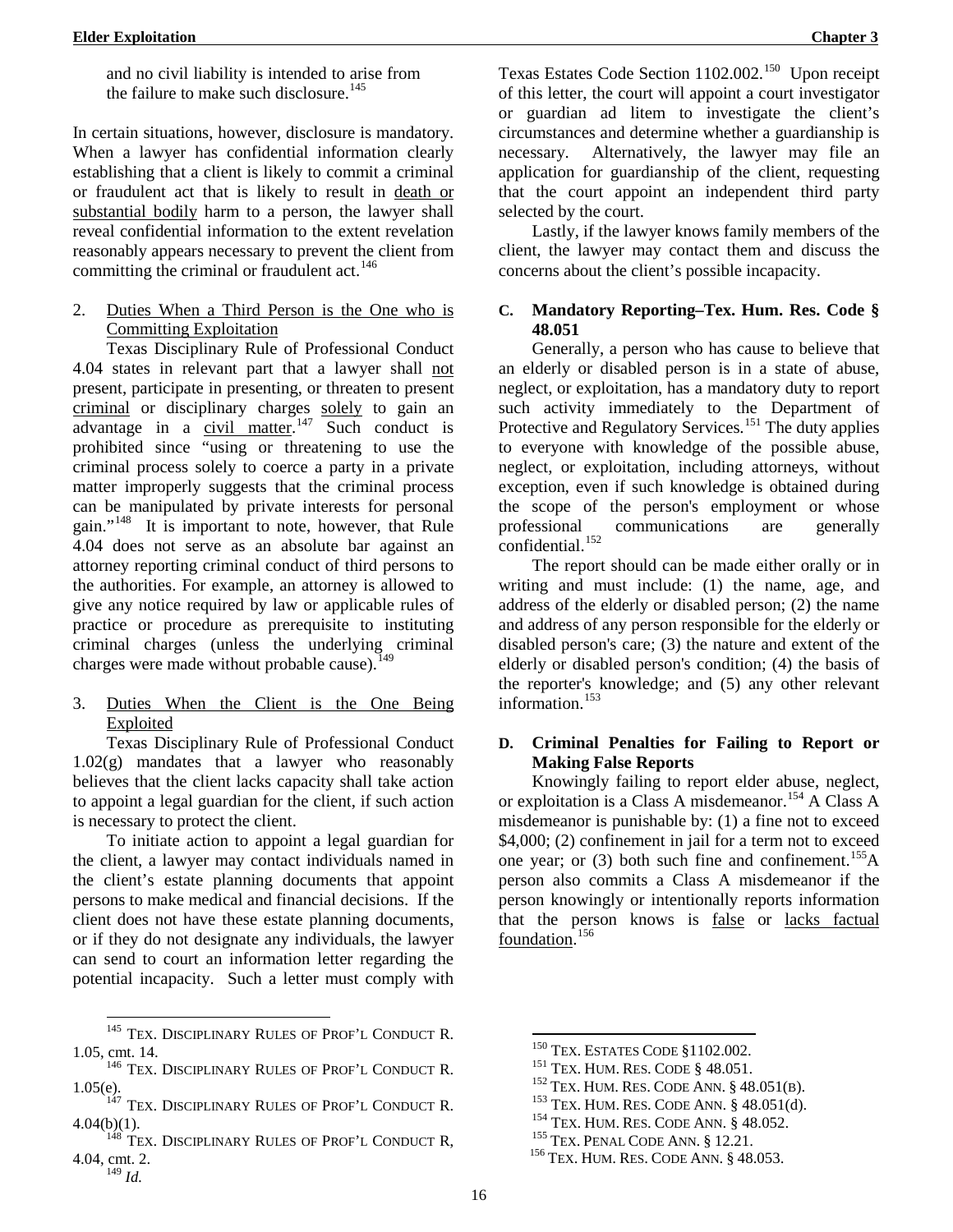# **APPENDIX A Texas Penal Code Chapter 32 Fraud Value Ladder**

| <b>Money Involved</b> | <b>Degree of Offense</b>    |
|-----------------------|-----------------------------|
| Under \$50            | Class C Misdemeanor         |
| \$50-\$499            | Class B Misdemeanor         |
| \$500-\$1499          | Class A Misdemeanor         |
| \$1500-\$19,999       | State Jail Felony           |
| \$20,000-\$99,999     | Third Degree Felony         |
| \$100,000-\$199,000   | <b>Second Degree Felony</b> |
| \$200,000 or greater  | <b>First Degree Felony</b>  |